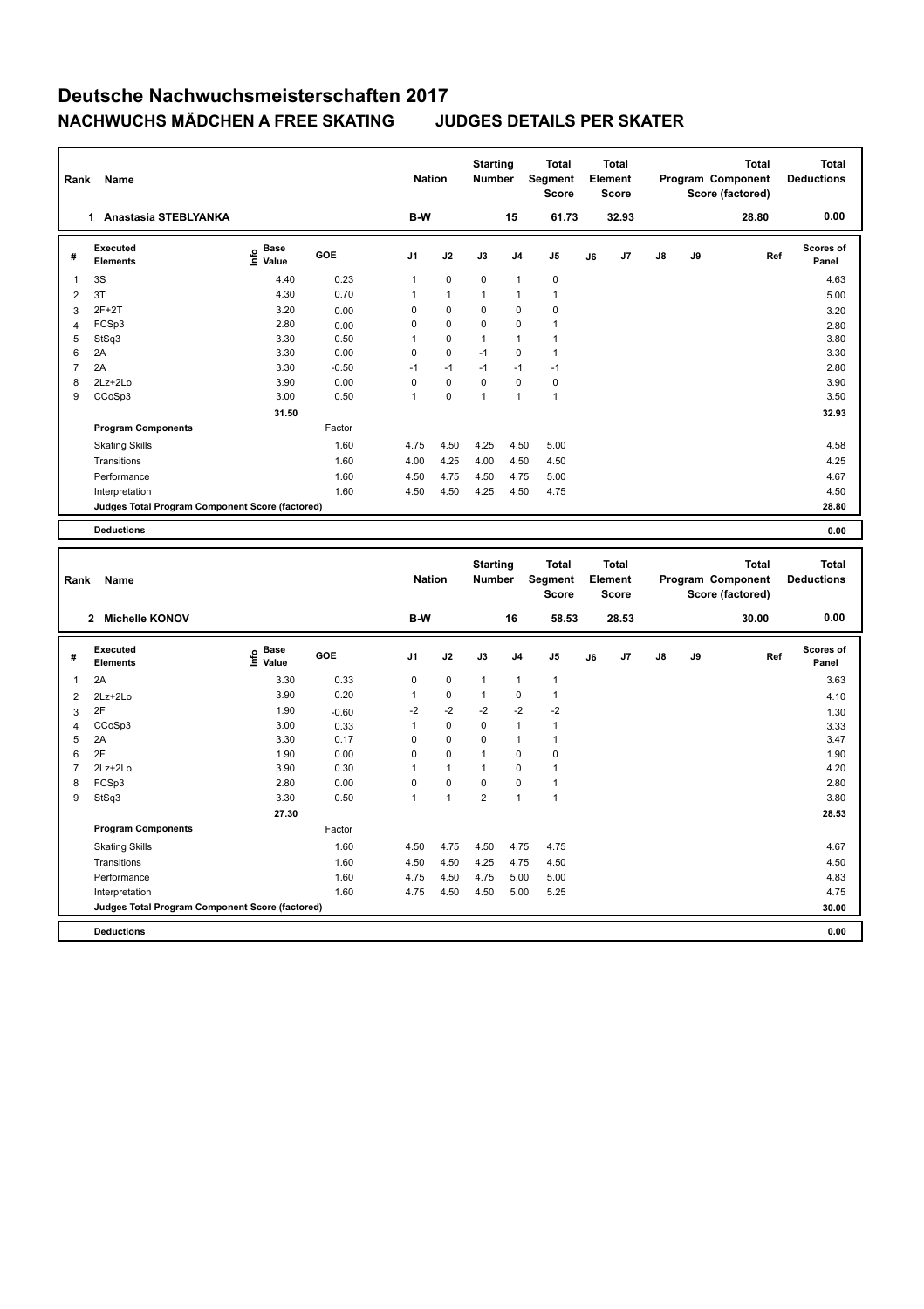| Rank             | Name                                            |                                  |              | <b>Nation</b>             |                           | <b>Starting</b><br><b>Number</b> |                                  | <b>Total</b><br>Segment<br><b>Score</b> |    | <b>Total</b><br>Element<br>Score        |    |    | Total<br>Program Component<br>Score (factored)        | <b>Total</b><br><b>Deductions</b> |
|------------------|-------------------------------------------------|----------------------------------|--------------|---------------------------|---------------------------|----------------------------------|----------------------------------|-----------------------------------------|----|-----------------------------------------|----|----|-------------------------------------------------------|-----------------------------------|
|                  | 3 Nicole CALDERARI                              |                                  |              | <b>BAY</b>                |                           |                                  | 19                               | 58.37                                   |    | 28.90                                   |    |    | 29.47                                                 | 0.00                              |
| #                | Executed<br><b>Elements</b>                     | <b>Base</b><br>e Base<br>⊆ Value | GOE          | J1                        | J2                        | J3                               | J <sub>4</sub>                   | J5                                      | J6 | J7                                      | J8 | J9 | Ref                                                   | Scores of<br>Panel                |
| $\mathbf{1}$     | $2A+2T$                                         | 4.60                             | 0.17         | 0                         | $\overline{1}$            | $\mathbf{1}$                     | $\pmb{0}$                        | 0                                       |    |                                         |    |    |                                                       | 4.77                              |
| $\overline{2}$   | 2Lz                                             | 2.10                             | 0.10         | 0                         | $\mathbf{1}$              | $\overline{1}$                   | $-1$                             | $\mathbf 0$                             |    |                                         |    |    |                                                       | 2.20                              |
| 3                | 2A                                              | 3.30                             | 0.00         | 0                         | $\mathbf 0$               | $\mathbf{1}$                     | $\mathbf 0$                      | $\mathbf 0$                             |    |                                         |    |    |                                                       | 3.30                              |
| $\overline{4}$   | 2Lz+2Lo                                         | 3.90                             | 0.10         | $\mathbf{1}$              | $\mathbf 0$               | $\mathbf{1}$                     | $\mathbf 0$                      | $\mathbf 0$                             |    |                                         |    |    |                                                       | 4.00                              |
| 5                | FCSp3                                           | 2.80                             | 0.33         | 0                         | $\mathbf 0$               | $\mathbf{1}$                     | $\overline{1}$                   | $\mathbf{1}$                            |    |                                         |    |    |                                                       | 3.13                              |
| 6                | 2F                                              | 1.90                             | 0.20         | $\overline{1}$            | $\overline{1}$            | $\mathbf{1}$                     | $\mathbf 0$                      | $\mathbf 0$                             |    |                                         |    |    |                                                       | 2.10                              |
| $\overline{7}$   | StSq3                                           | 3.30                             | 0.67         | $\overline{1}$            | $\mathbf 0$               | $\overline{2}$                   | $\mathbf{1}$                     | $\overline{2}$                          |    |                                         |    |    |                                                       | 3.97                              |
| 8                | 2F                                              | 1.90                             | 0.20         | $\overline{1}$            | $\mathbf{1}$              | $\overline{1}$                   | $\pmb{0}$                        | $\pmb{0}$                               |    |                                         |    |    |                                                       | 2.10                              |
| $\boldsymbol{9}$ | CCoSp3                                          | 3.00                             | 0.33         | $\pmb{0}$                 | $\mathbf{1}$              | $\mathbf{1}$                     | $\mathbf{1}$                     | $\pmb{0}$                               |    |                                         |    |    |                                                       | 3.33                              |
|                  |                                                 | 26.80                            |              |                           |                           |                                  |                                  |                                         |    |                                         |    |    |                                                       | 28.90                             |
|                  | <b>Program Components</b>                       |                                  | Factor       |                           |                           |                                  |                                  |                                         |    |                                         |    |    |                                                       |                                   |
|                  | <b>Skating Skills</b>                           |                                  | 1.60         | 4.50                      | 4.25                      | 4.75                             | 4.25                             | 4.50                                    |    |                                         |    |    |                                                       | 4.42                              |
|                  | Transitions                                     |                                  | 1.60         | 4.50                      | 4.50                      | 4.50                             | 4.25                             | 4.50                                    |    |                                         |    |    |                                                       | 4.50                              |
|                  | Performance                                     |                                  | 1.60         | 4.75                      | 4.75                      | 4.75                             | 4.50                             | 4.50                                    |    |                                         |    |    |                                                       | 4.67                              |
|                  | Interpretation                                  |                                  | 1.60         | 4.75                      | 4.75                      | 5.00                             | 4.75                             | 5.00                                    |    |                                         |    |    |                                                       | 4.83                              |
|                  | Judges Total Program Component Score (factored) |                                  |              |                           |                           |                                  |                                  |                                         |    |                                         |    |    |                                                       | 29.47                             |
|                  | <b>Deductions</b>                               |                                  |              |                           |                           |                                  |                                  |                                         |    |                                         |    |    |                                                       | 0.00                              |
|                  |                                                 |                                  |              |                           |                           |                                  |                                  |                                         |    |                                         |    |    |                                                       |                                   |
| Rank             | Name                                            |                                  |              |                           |                           |                                  |                                  |                                         |    |                                         |    |    |                                                       |                                   |
|                  |                                                 |                                  |              | <b>Nation</b>             |                           | <b>Starting</b><br><b>Number</b> |                                  | Total<br>Segment<br><b>Score</b>        |    | <b>Total</b><br>Element<br><b>Score</b> |    |    | <b>Total</b><br>Program Component<br>Score (factored) | <b>Total</b><br><b>Deductions</b> |
|                  | 4 Jana SCHWEGLER                                |                                  |              | <b>BAY</b>                |                           |                                  | 18                               | 55.00                                   |    | 27.24                                   |    |    | 28.26                                                 | 0.50                              |
| #                | <b>Executed</b><br><b>Elements</b>              | <b>Base</b><br>e Base<br>⊆ Value | GOE          | J1                        | J2                        | J3                               | J <sub>4</sub>                   | J5                                      | J6 | J7                                      | J8 | J9 | Ref                                                   | <b>Scores of</b><br>Panel         |
| $\mathbf{1}$     | $2Lz+2T$                                        | 3.40                             | 0.30         | $\mathbf{1}$              | $\mathbf{1}$              | $\mathbf{1}$                     | $\overline{1}$                   | $\mathbf{1}$                            |    |                                         |    |    |                                                       | 3.70                              |
|                  |                                                 | 4.60                             | 0.17         | 0                         | $\mathbf{1}$              | $\overline{1}$                   | $\pmb{0}$                        | $\mathbf 0$                             |    |                                         |    |    |                                                       |                                   |
| $\overline{2}$   | $2A+2T$                                         | $\,<$                            |              |                           |                           |                                  |                                  |                                         |    |                                         |    |    |                                                       | 4.77                              |
| 3                | 3S<                                             | 3.10                             | $-2.10$      | -3<br>$\mathbf{1}$        | $-3$<br>$\mathbf{1}$      | $-3$<br>$\mathbf{1}$             | -3<br>$\pmb{0}$                  | $-3$<br>$\mathbf{1}$                    |    |                                         |    |    |                                                       | 1.00                              |
| $\overline{4}$   | FCSSp3                                          | 2.60                             | 0.50         |                           |                           |                                  |                                  |                                         |    |                                         |    |    |                                                       | 3.10                              |
| 5<br>6           | StSq3<br>2A                                     | 3.30<br>3.30                     | 0.17<br>0.50 | $\pmb{0}$<br>$\mathbf{1}$ | $\pmb{0}$<br>$\mathbf{1}$ | $\overline{2}$<br>$\mathbf{1}$   | $\overline{1}$<br>$\overline{1}$ | $\mathbf 0$<br>$\mathbf{1}$             |    |                                         |    |    |                                                       | 3.47<br>3.80                      |
| 7                | 2Lz                                             | 2.10                             | 0.10         | $\Omega$                  | $\Omega$                  | $\mathbf{1}$                     | $\mathbf 0$                      | $\mathbf{1}$                            |    |                                         |    |    |                                                       | 2.20                              |
| 8                | 2F                                              | 1.90                             | 0.30         | 1                         | $\overline{1}$            | $\mathbf{1}$                     | $\mathbf 0$                      | $\mathbf{1}$                            |    |                                         |    |    |                                                       | 2.20                              |
| 9                | CCoSp2                                          | 2.50                             | 0.50         | $\mathbf{1}$              | $\mathbf{1}$              | $\mathbf{1}$                     | $\mathbf 0$                      | $\mathbf{1}$                            |    |                                         |    |    |                                                       | 3.00                              |
|                  |                                                 | 26.80                            |              |                           |                           |                                  |                                  |                                         |    |                                         |    |    |                                                       | 27.24                             |
|                  |                                                 |                                  | Factor       |                           |                           |                                  |                                  |                                         |    |                                         |    |    |                                                       |                                   |
|                  | <b>Program Components</b>                       |                                  |              |                           |                           |                                  |                                  |                                         |    |                                         |    |    |                                                       |                                   |
|                  | <b>Skating Skills</b><br>Transitions            |                                  | 1.60<br>1.60 | 4.50<br>4.25              | 4.50<br>4.00              | 4.50<br>4.50                     | 4.50<br>4.25                     | 4.50<br>4.50                            |    |                                         |    |    |                                                       | 4.50<br>4.33                      |

Performance 1.60 4.50 4.25 4.50 4.50 4.50 4.50 Interpretation 1.60 4.50 4.25 4.50 4.25 4.00 4.33

**Deductions** Falls: -0.50 **-0.50**

**Judges Total Program Component Score (factored) 28.26**

< Under-rotated jump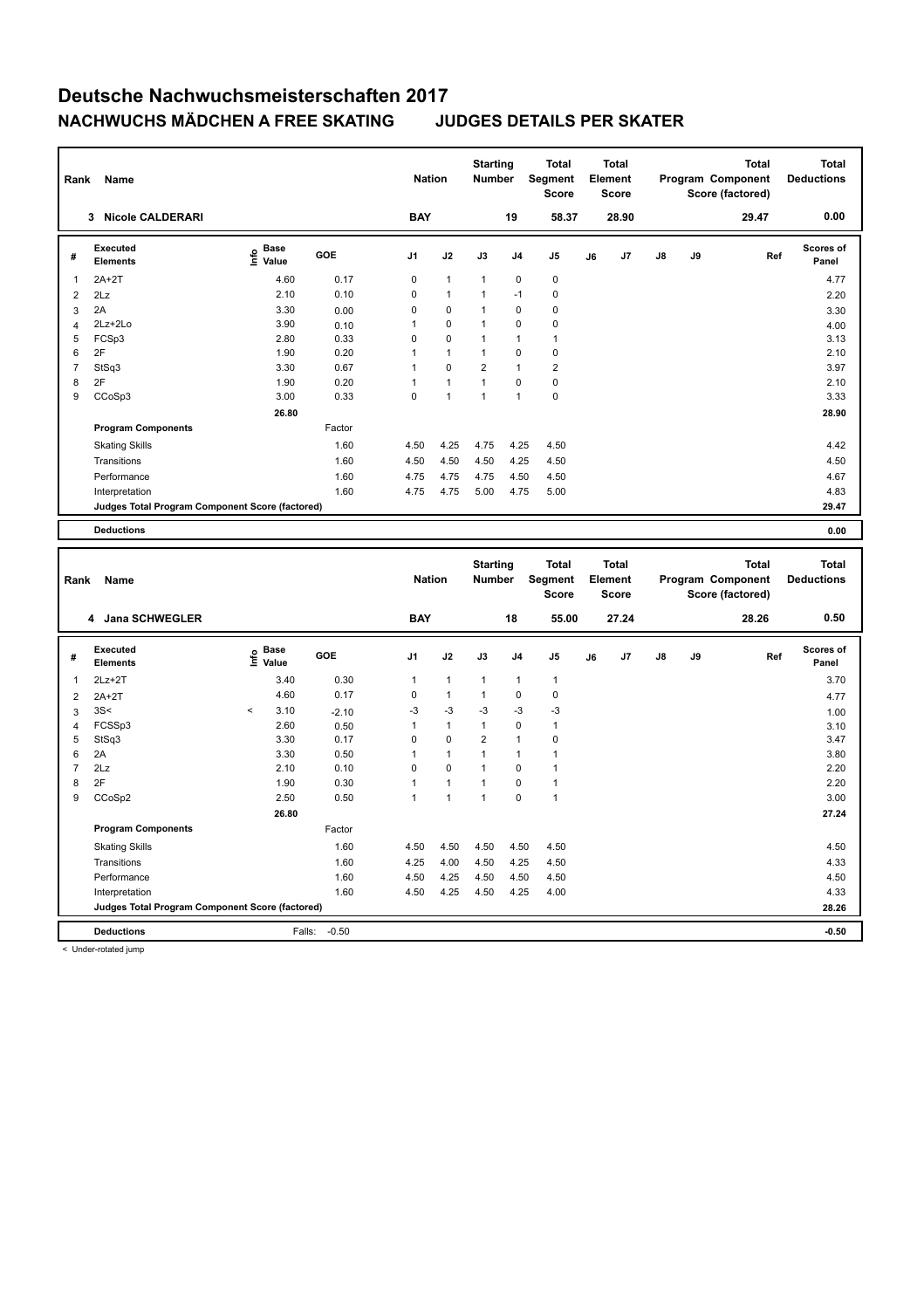| Rank           | Name                                            |                                             |              | <b>Nation</b>                |                              | <b>Starting</b><br>Number    |                             | <b>Total</b><br>Segment<br>Score |    | <b>Total</b><br>Element<br>Score        |    |    | Total<br>Program Component<br>Score (factored)        | Total<br><b>Deductions</b>        |  |
|----------------|-------------------------------------------------|---------------------------------------------|--------------|------------------------------|------------------------------|------------------------------|-----------------------------|----------------------------------|----|-----------------------------------------|----|----|-------------------------------------------------------|-----------------------------------|--|
|                | 5 Tiffany KLAUNIG                               |                                             |              | <b>BAY</b>                   |                              |                              | 14                          | 53.49                            |    | 26.43                                   |    |    | 27.06                                                 | 0.00                              |  |
| #              | Executed<br><b>Elements</b>                     | <b>Base</b><br>۴ů<br>Value                  | GOE          | J <sub>1</sub>               | J2                           | J3                           | J4                          | J5                               | J6 | J <sub>7</sub>                          | J8 | J9 | Ref                                                   | Scores of<br>Panel                |  |
| $\mathbf{1}$   | 2A                                              | 3.30                                        | $-1.00$      | $-2$                         | $-2$                         | $-2$                         | $-2$                        | $-3$                             |    |                                         |    |    |                                                       | 2.30                              |  |
| $\overline{2}$ | 2Lz+2Lo                                         | 3.90                                        | 0.10         | $\mathbf{1}$                 | $\mathbf{1}$                 | $\mathbf 0$                  | $\mathbf 0$                 | $\mathbf 0$                      |    |                                         |    |    |                                                       | 4.00                              |  |
| 3              | 2A                                              | 3.30                                        | $-1.50$      | $-3$                         | $-3$                         | -3                           | $-3$                        | $-3$                             |    |                                         |    |    |                                                       | 1.80                              |  |
| $\overline{4}$ | $2F+2T$                                         | 3.20                                        | 0.30         | $\mathbf{1}$                 | $\mathbf{1}$                 | $\mathbf{1}$                 | $\mathbf{1}$                | $\mathbf{1}$                     |    |                                         |    |    |                                                       | 3.50                              |  |
| 5              | 2Lz                                             | 2.10                                        | 0.30         | $\mathbf{1}$                 | 0                            | $\mathbf{1}$                 | $\mathbf{1}$                | $\mathbf{1}$                     |    |                                         |    |    |                                                       | 2.40                              |  |
| 6              | FCSp3                                           | 2.80                                        | 0.50         | $\mathbf{1}$                 | $\mathbf{1}$                 | $\overline{2}$               | 1                           | $\mathbf{1}$                     |    |                                         |    |    |                                                       | 3.30                              |  |
| $\overline{7}$ | StSq3                                           | 3.30                                        | 0.33         | $\mathbf{1}$                 | 0                            | $\overline{2}$               | $\mathbf{1}$                | 0                                |    |                                         |    |    |                                                       | 3.63                              |  |
| 8              | 2F                                              | 1.90                                        | 0.10         | $\mathbf 0$                  | 0                            | $\mathbf{1}$                 | $\mathbf{1}$                | 0                                |    |                                         |    |    |                                                       | 2.00                              |  |
| 9              | CCoSp3                                          | 3.00                                        | 0.50         | $\mathbf{1}$                 | $\mathbf{1}$                 | $\overline{2}$               | $\mathbf{1}$                | $\mathbf{1}$                     |    |                                         |    |    |                                                       | 3.50                              |  |
|                |                                                 | 26.80                                       |              |                              |                              |                              |                             |                                  |    |                                         |    |    |                                                       | 26.43                             |  |
|                | <b>Program Components</b>                       |                                             | Factor       |                              |                              |                              |                             |                                  |    |                                         |    |    |                                                       |                                   |  |
|                | <b>Skating Skills</b>                           |                                             | 1.60         | 4.50                         | 4.25                         | 4.25                         | 4.25                        | 4.25                             |    |                                         |    |    |                                                       | 4.25                              |  |
|                | Transitions                                     |                                             | 1.60         | 4.25                         | 4.00                         | 4.00                         | 4.50                        | 4.00                             |    |                                         |    |    |                                                       | 4.08                              |  |
|                | Performance                                     |                                             | 1.60         | 4.50                         | 4.00                         | 4.25                         | 4.50                        | 4.25                             |    |                                         |    |    |                                                       | 4.33                              |  |
|                | Interpretation                                  |                                             | 1.60         | 4.50                         | 4.00                         | 4.25                         | 4.25                        | 4.25                             |    |                                         |    |    |                                                       | 4.25                              |  |
|                | Judges Total Program Component Score (factored) |                                             |              |                              |                              |                              |                             |                                  |    |                                         |    |    |                                                       | 27.06                             |  |
|                |                                                 |                                             |              |                              |                              |                              |                             |                                  |    |                                         |    |    |                                                       |                                   |  |
|                |                                                 |                                             |              |                              |                              |                              |                             |                                  |    |                                         |    |    |                                                       |                                   |  |
|                | <b>Deductions</b>                               |                                             |              |                              |                              |                              |                             |                                  |    |                                         |    |    |                                                       | 0.00                              |  |
| Rank           | Name                                            |                                             |              | <b>Nation</b>                |                              | <b>Starting</b><br>Number    |                             | <b>Total</b><br>Segment<br>Score |    | <b>Total</b><br>Element<br><b>Score</b> |    |    | <b>Total</b><br>Program Component<br>Score (factored) | <b>Total</b><br><b>Deductions</b> |  |
|                | 6 Michelle EHEMANN                              |                                             |              | <b>BAY</b>                   |                              |                              | 11                          | 51.00                            |    | 23.93                                   |    |    | 27.07                                                 | 0.00                              |  |
| #              | Executed<br><b>Elements</b>                     | <b>Base</b><br>e <sup>Base</sup><br>⊆ Value | GOE          | J1                           | J2                           | J3                           | J4                          | J5                               | J6 | J7                                      | J8 | J9 | Ref                                                   | Scores of<br>Panel                |  |
|                |                                                 |                                             |              |                              |                              |                              |                             |                                  |    |                                         |    |    |                                                       |                                   |  |
| $\mathbf{1}$   | 2F                                              | 1.90                                        | 0.30         | $\mathbf{1}$<br>$\mathbf{1}$ | $\mathbf{1}$<br>$\mathbf{1}$ | $\mathbf{1}$<br>$\mathbf{1}$ | $\mathbf{1}$<br>$\mathbf 0$ | 1<br>$\mathbf{1}$                |    |                                         |    |    |                                                       | 2.20                              |  |
| $\overline{2}$ | 2Lz+2Lo                                         | 3.90                                        | 0.30         |                              |                              |                              |                             |                                  |    |                                         |    |    |                                                       | 4.20                              |  |
| 3              | 2Lo                                             | 1.80                                        | 0.30         | $\mathbf{1}$                 | $\mathbf{1}$                 | $\mathbf{1}$                 | $\mathbf{1}$                | $\mathbf{1}$                     |    |                                         |    |    |                                                       | 2.10                              |  |
| $\overline{4}$ | CCoSp3                                          | 3.00                                        | 0.33         | $\mathbf{1}$                 | $\mathbf{1}$                 | $\mathbf{1}$                 | $\mathbf 0$                 | 0                                |    |                                         |    |    |                                                       | 3.33                              |  |
| 5              | 1A                                              | 1.10                                        | 0.00         | $\pmb{0}$                    | 0                            | $\mathbf 0$                  | $\mathbf 0$                 | 0                                |    |                                         |    |    |                                                       | 1.10                              |  |
| 6              | 2Lz                                             | 2.10                                        | $-0.10$      | 0                            | $-1$                         | $\mathbf 0$                  | $-1$                        | 0                                |    |                                         |    |    |                                                       | 2.00                              |  |
| 7              | FCSp3                                           | 2.80                                        | 0.00         | $\mathbf 0$                  | 0                            | $\mathbf 0$                  | $\mathbf 0$                 | 0                                |    |                                         |    |    |                                                       | 2.80                              |  |
| 8              | $2F+2T$                                         | 3.20<br>Ţ                                   | $-0.30$      | $-1$                         | $-1$                         | $-1$                         | $-1$                        | $-2$                             |    |                                         |    |    |                                                       | 2.90                              |  |
| 9              | StSq3                                           | 3.30                                        | 0.00         | $\mathbf 0$                  | 0                            | $\mathbf{1}$                 | $\mathbf 0$                 | 0                                |    |                                         |    |    |                                                       | 3.30                              |  |
|                |                                                 | 23.10                                       |              |                              |                              |                              |                             |                                  |    |                                         |    |    |                                                       | 23.93                             |  |
|                | <b>Program Components</b>                       |                                             | Factor       |                              |                              |                              |                             |                                  |    |                                         |    |    |                                                       |                                   |  |
|                | <b>Skating Skills</b>                           |                                             | 1.60         | 4.50                         | 4.25                         | 4.50                         | 4.50                        | 4.50                             |    |                                         |    |    |                                                       | 4.50                              |  |
|                | Transitions                                     |                                             | 1.60         | 4.00                         | 3.75                         | 4.25                         | 4.25                        | 4.25                             |    |                                         |    |    |                                                       | 4.17                              |  |
|                | Performance<br>Interpretation                   |                                             | 1.60<br>1.60 | 4.25<br>4.00                 | 4.00<br>4.00                 | 4.25<br>4.00                 | 4.25<br>4.00                | 4.25<br>4.00                     |    |                                         |    |    |                                                       | 4.25<br>4.00                      |  |

**Judges Total Program Component Score (factored) 27.07**

**Deductions 0.00**

! Not clear edge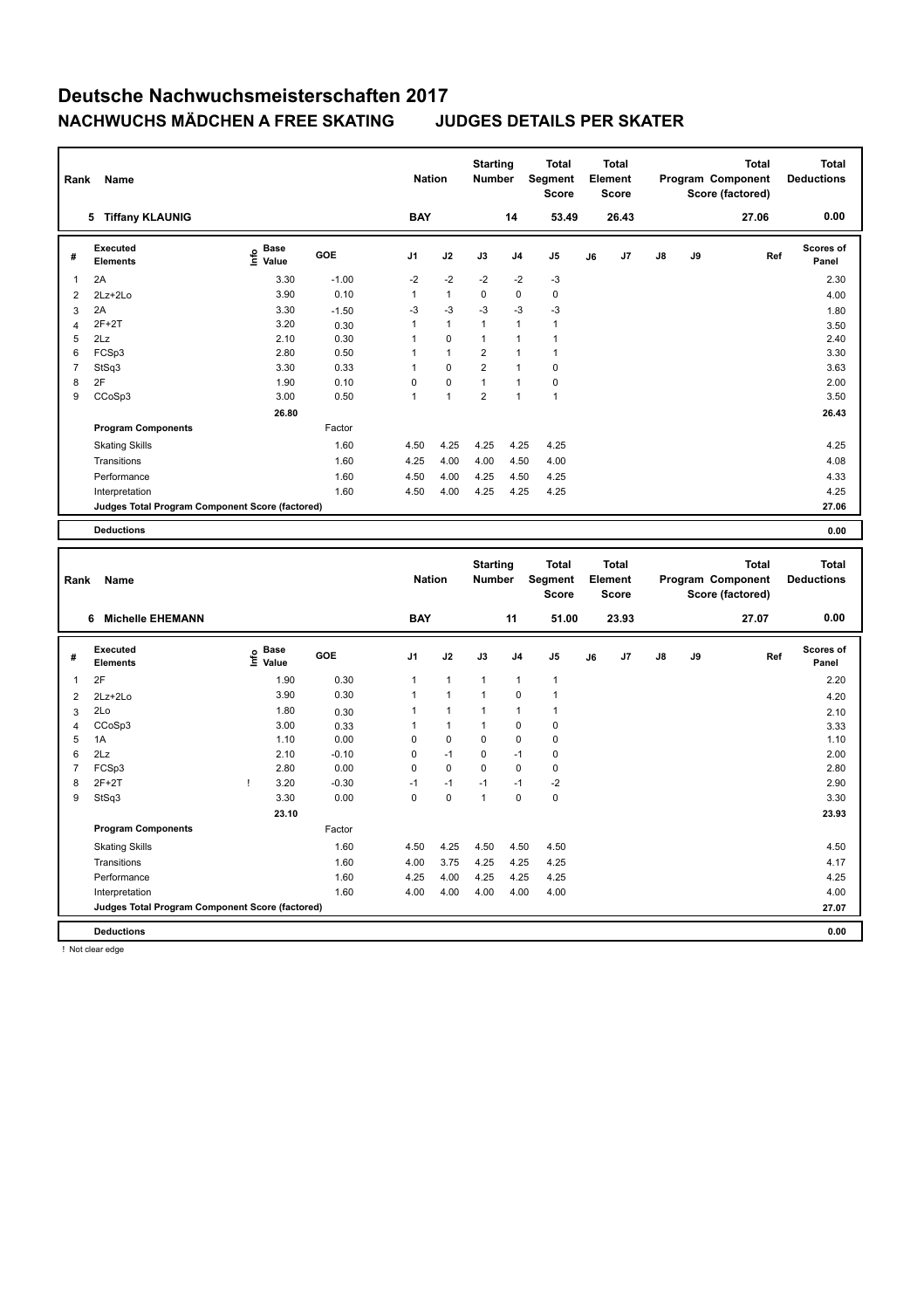| Rank           | Name                                            |      |                      |         | <b>Nation</b>  |                | <b>Starting</b><br><b>Number</b> |                | <b>Total</b><br>Segment<br><b>Score</b> |    | <b>Total</b><br>Element<br><b>Score</b> |               |    | <b>Total</b><br>Program Component<br>Score (factored) | <b>Total</b><br><b>Deductions</b> |
|----------------|-------------------------------------------------|------|----------------------|---------|----------------|----------------|----------------------------------|----------------|-----------------------------------------|----|-----------------------------------------|---------------|----|-------------------------------------------------------|-----------------------------------|
|                | <b>Lara MESSINGER</b><br>$\overline{7}$         |      |                      |         | <b>NRW</b>     |                |                                  | 20             | 50.80                                   |    | 23.46                                   |               |    | 27.34                                                 | 0.00                              |
| #              | <b>Executed</b><br><b>Elements</b>              | lnfo | <b>Base</b><br>Value | GOE     | J <sub>1</sub> | J2             | J3                               | J <sub>4</sub> | J <sub>5</sub>                          | J6 | J7                                      | $\mathsf{J}8$ | J9 | Ref                                                   | <b>Scores of</b><br>Panel         |
| $\overline{1}$ | FCSp3                                           |      | 2.80                 | 0.33    | 0              | $\mathbf 0$    | $\mathbf{1}$                     | $\overline{1}$ | $\mathbf{1}$                            |    |                                         |               |    |                                                       | 3.13                              |
| 2              | 2F                                              |      | 1.90                 | $-0.30$ | $-1$           | $-1$           | $-1$                             | $\mathbf 0$    | $-1$                                    |    |                                         |               |    |                                                       | 1.60                              |
| 3              | 2Lz                                             |      | 2.10                 | 0.10    | 0              | $\mathbf 0$    | 0                                | $\overline{1}$ | $\overline{1}$                          |    |                                         |               |    |                                                       | 2.20                              |
| $\overline{4}$ | StSq3                                           |      | 3.30                 | 0.33    | 0              | $\overline{1}$ | $\Omega$                         | $\overline{1}$ | 1                                       |    |                                         |               |    |                                                       | 3.63                              |
| 5              | 2Lo                                             |      | 1.80                 | 0.20    | 0              | $\mathbf 0$    | $\overline{1}$                   | $\overline{1}$ | $\overline{1}$                          |    |                                         |               |    |                                                       | 2.00                              |
| 6              | $2F+2T$                                         |      | 3.20                 | $-0.30$ | $-1$           | $-1$           | $-1$                             | $\mathbf 0$    | $-1$                                    |    |                                         |               |    |                                                       | 2.90                              |
| $\overline{7}$ | $2Lz+2T$                                        |      | 3.40                 | $-0.20$ | $-1$           | $-1$           | $\Omega$                         | $\mathbf 0$    | $-1$                                    |    |                                         |               |    |                                                       | 3.20                              |
| 8              | 1A                                              |      | 1.10                 | 0.20    | $\Omega$       | $\mathbf{1}$   | $\overline{1}$                   | $\overline{1}$ | $\mathbf{1}$                            |    |                                         |               |    |                                                       | 1.30                              |
| 9              | CCoSp3                                          |      | 3.00                 | 0.50    | 0              | 1              | $\overline{1}$                   | $\overline{1}$ | 1                                       |    |                                         |               |    |                                                       | 3.50                              |
|                |                                                 |      | 22.60                |         |                |                |                                  |                |                                         |    |                                         |               |    |                                                       | 23.46                             |
|                | <b>Program Components</b>                       |      |                      | Factor  |                |                |                                  |                |                                         |    |                                         |               |    |                                                       |                                   |
|                | <b>Skating Skills</b>                           |      |                      | 1.60    | 4.25           | 4.50           | 4.00                             | 4.25           | 4.50                                    |    |                                         |               |    |                                                       | 4.33                              |
|                | Transitions                                     |      |                      | 1.60    | 4.00           | 4.25           | 3.50                             | 4.50           | 4.25                                    |    |                                         |               |    |                                                       | 4.17                              |
|                | Performance                                     |      |                      | 1.60    | 4.25           | 4.50           | 4.25                             | 4.50           | 4.50                                    |    |                                         |               |    |                                                       | 4.42                              |
|                | Interpretation                                  |      |                      | 1.60    | 4.00           | 4.25           | 3.50                             | 4.25           | 4.75                                    |    |                                         |               |    |                                                       | 4.17                              |
|                | Judges Total Program Component Score (factored) |      |                      |         |                |                |                                  |                |                                         |    |                                         |               |    |                                                       | 27.34                             |
|                | <b>Deductions</b>                               |      |                      |         |                |                |                                  |                |                                         |    |                                         |               |    |                                                       | 0.00                              |

! Not clear edge

| Rank           | <b>Name</b>                                     |                                  |         | <b>Nation</b> |              | <b>Starting</b><br><b>Number</b> |                | <b>Total</b><br>Segment<br><b>Score</b> |    | <b>Total</b><br>Element<br><b>Score</b> |               |    | <b>Total</b><br>Program Component<br>Score (factored) | Total<br><b>Deductions</b> |
|----------------|-------------------------------------------------|----------------------------------|---------|---------------|--------------|----------------------------------|----------------|-----------------------------------------|----|-----------------------------------------|---------------|----|-------------------------------------------------------|----------------------------|
|                | <b>Milena SARDARIAN</b><br>8                    |                                  |         | <b>BAY</b>    |              |                                  | 17             | 50.31                                   |    | 23.37                                   |               |    | 26.94                                                 | 0.00                       |
| #              | Executed<br><b>Elements</b>                     | <b>Base</b><br>e Base<br>⊆ Value | GOE     | J1            | J2           | J3                               | J <sub>4</sub> | J <sub>5</sub>                          | J6 | J7                                      | $\mathsf{J}8$ | J9 | Ref                                                   | Scores of<br>Panel         |
| 1              | 2Lz+2Lo                                         | 3.90                             | $-0.30$ | $-1$          | $-1$         | 0                                | $-1$           | $-1$                                    |    |                                         |               |    |                                                       | 3.60                       |
| 2              | $2F+2T$                                         | 3.20                             | $-0.40$ | $-1$          | $-1$         | $\Omega$                         | $-2$           | $-2$                                    |    |                                         |               |    |                                                       | 2.80                       |
| 3              | 2A                                              | 3.30                             | $-1.50$ | $-3$          | $-3$         | $-3$                             | $-3$           | -3                                      |    |                                         |               |    |                                                       | 1.80                       |
| 4              | CCoSp3                                          | 3.00                             | 0.00    | 0             | $\mathbf 0$  | 1                                | 0              | 0                                       |    |                                         |               |    |                                                       | 3.00                       |
| 5              | 2Lz                                             | 2.10                             | 0.30    | 1             | $\mathbf{1}$ | $\overline{2}$                   | 1              | $\mathbf{1}$                            |    |                                         |               |    |                                                       | 2.40                       |
| 6              | 2Lo                                             | 1.80                             | 0.20    | 1             | $\mathbf{1}$ | $\mathbf{1}$                     | 0              | $\pmb{0}$                               |    |                                         |               |    |                                                       | 2.00                       |
| $\overline{7}$ | 2F                                              | 1.90                             | $-0.20$ | 0             | $-1$         | 1                                | $-1$           | $-1$                                    |    |                                         |               |    |                                                       | 1.70                       |
| 8              | StSq3                                           | 3.30                             | 0.00    | 0             | $\mathbf 0$  | 1                                | $\Omega$       | 0                                       |    |                                         |               |    |                                                       | 3.30                       |
| 9              | FCSSp3                                          | 2.60                             | 0.17    | 0             | $\mathbf 0$  | 1                                | $\overline{1}$ | $\mathbf 0$                             |    |                                         |               |    |                                                       | 2.77                       |
|                |                                                 | 25.10                            |         |               |              |                                  |                |                                         |    |                                         |               |    |                                                       | 23.37                      |
|                | <b>Program Components</b>                       |                                  | Factor  |               |              |                                  |                |                                         |    |                                         |               |    |                                                       |                            |
|                | <b>Skating Skills</b>                           |                                  | 1.60    | 4.25          | 4.25         | 4.50                             | 4.25           | 4.50                                    |    |                                         |               |    |                                                       | 4.33                       |
|                | Transitions                                     |                                  | 1.60    | 4.25          | 4.00         | 4.25                             | 4.00           | 4.25                                    |    |                                         |               |    |                                                       | 4.17                       |
|                | Performance                                     |                                  | 1.60    | 4.25          | 3.75         | 4.25                             | 4.00           | 4.50                                    |    |                                         |               |    |                                                       | 4.17                       |
|                | Interpretation                                  |                                  | 1.60    | 4.25          | 3.75         | 4.25                             | 4.00           | 4.25                                    |    |                                         |               |    |                                                       | 4.17                       |
|                | Judges Total Program Component Score (factored) |                                  |         |               |              |                                  |                |                                         |    |                                         |               |    |                                                       | 26.94                      |
|                | <b>Deductions</b>                               |                                  |         |               |              |                                  |                |                                         |    |                                         |               |    |                                                       | 0.00                       |

! Not clear edge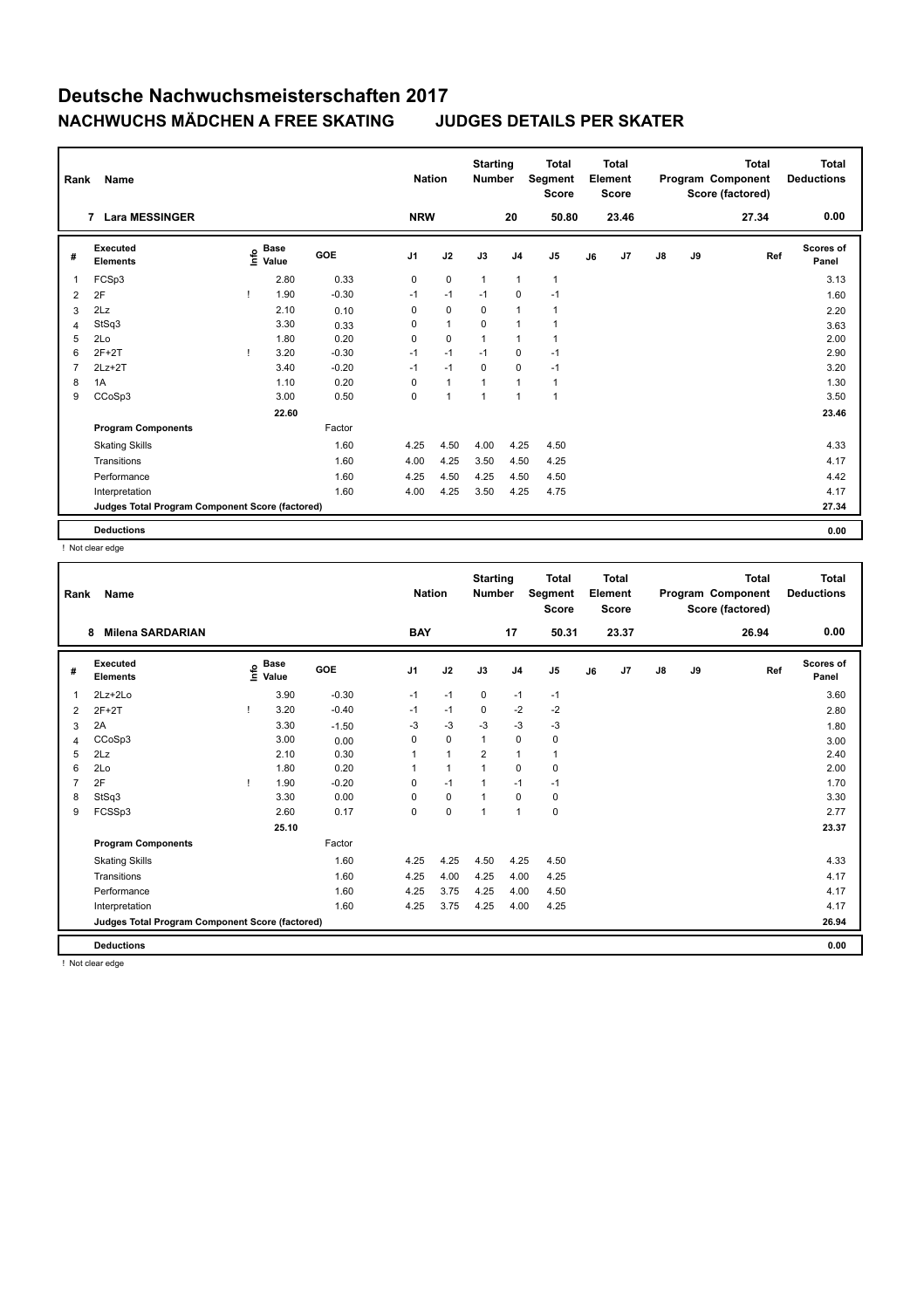| 0.00<br><b>BER</b><br>9 Janne SALATZKI<br>12<br>48.59<br>22.47<br>26.12<br>Executed<br>Scores of<br><b>Base</b><br>e Base<br>⊆ Value<br>GOE<br>J9<br>J1<br>J2<br>J3<br>J <sub>4</sub><br>J <sub>5</sub><br>J6<br>J7<br>J8<br>Ref<br>#<br><b>Elements</b><br>Panel<br>0.30<br>$\mathbf{1}$<br>$\mathbf{1}$<br>$\mathbf{1}$<br>2Lz+2Lo<br>3.90<br>$\mathbf{1}$<br>$\mathbf{1}$<br>$\mathbf 0$<br>4.20<br>1.90<br>0.00<br>0<br>$\mathbf{1}$<br>$\mathbf 0$<br>$\mathbf 0$<br>$\pmb{0}$<br>$\overline{2}$<br>2F<br>1.90<br>3.30<br>$-3$<br>$-3$<br>2A<br>$-3$<br>$-3$<br>$-3$<br>3<br>$-1.50$<br>1.80<br>StSq3<br>3.30<br>0<br>0<br>$\mathbf{1}$<br>$\mathbf 0$<br>$\overline{1}$<br>0.17<br>$\overline{4}$<br>3.47<br>3.30<br>$-3$<br>$-3$<br>$-3$<br>$-3$<br>5<br>2A<br>$-1.50$<br>$-3$<br>1.80<br>6<br>CCoSp3<br>3.00<br>0.50<br>$\mathbf{1}$<br>$\mathbf{1}$<br>$\mathbf{1}$<br>$\mathbf{1}$<br>$\mathbf{1}$<br>3.50<br>$\overline{7}$<br>0<br>$2Lz + 2Lo$<br>3.90<br>$\Omega$<br>$\Omega$<br>$\Omega$<br>$\mathbf 0$<br>0.00<br>3.90<br>2F<br>0<br>0<br>$\mathbf 0$<br>8<br>1.90<br>0.00<br>0<br>$\mathbf 0$<br>1.90<br>9<br>FCSp<br>0.00<br>0.00<br>0.00<br>24.50<br>22.47<br><b>Program Components</b><br>Factor<br>4.25<br>4.50<br>4.25<br><b>Skating Skills</b><br>1.60<br>3.50<br>3.75<br>4.08<br>1.60<br>4.25<br>3.75<br>Transitions<br>4.50<br>4.00<br>4.00<br>4.08<br>Performance<br>1.60<br>4.25<br>4.50<br>4.00<br>3.75<br>4.00<br>4.08<br>Interpretation<br>1.60<br>4.25<br>4.25<br>3.75<br>3.50<br>4.25<br>4.08<br>26.12<br>Judges Total Program Component Score (factored)<br>0.00<br><b>Deductions</b><br><b>Starting</b><br><b>Total</b><br><b>Total</b><br><b>Total</b><br><b>Total</b><br>Segment<br><b>Nation</b><br>Element<br>Program Component<br><b>Deductions</b><br>Number<br>Name<br>Rank<br><b>Score</b><br><b>Score</b><br>Score (factored)<br><b>NRW</b><br>0.50<br>7<br>48.33<br>23.63<br>25.20<br>10 Aya HATAKAWA<br>Executed<br><b>Base</b><br><b>Scores of</b><br>e<br>GOE<br>J <sub>1</sub><br>J2<br>J3<br>J <sub>4</sub><br>J <sub>5</sub><br>J6<br>J7<br>J8<br>J9<br>Ref<br>#<br>Value<br><b>Elements</b><br>Panel<br>2F<br>0.30<br>2.20<br>$\mathbf{1}$<br>1.90<br>$\mathbf{1}$<br>$\mathbf{1}$<br>$\mathbf{1}$<br>$\mathbf{1}$<br>$\mathbf{1}$<br>$-2$<br>-3<br>$-2$<br>3.10<br>$-1.87$<br>-3<br>$-3$<br>$\,<$<br>3S<<br>$\overline{2}$<br>1.23<br>$-3$<br>2.30<br>$-3$<br>$-3$<br>$-3$<br>2A<<br>$\,<$<br>-3<br>3<br>$-1.50$<br>0.80<br>$\mathbf{1}$<br>$\mathbf 0$<br>0<br>3.90<br>0<br>$\mathbf 0$<br>2Lz+2Lo<br>0.00<br>$\overline{4}$<br>3.90<br>FSSp3<br>2.60<br>$\mathbf{1}$<br>$\mathbf 0$<br>$\mathbf{1}$<br>$\overline{1}$<br>$\mathbf{1}$<br>5<br>0.50<br>3.10<br>6<br>StSq3<br>3.30<br>0.33<br>$\mathbf{1}$<br>0<br>0<br>1<br>$\mathbf{1}$<br>3.63<br>$\overline{7}$<br>$\mathbf{1}$<br>2Lz<br>2.10<br>0.30<br>$\mathbf{1}$<br>$\mathbf{1}$<br>$\mathbf{1}$<br>1<br>2.40<br>8<br>$2F+2T$<br>3.20<br>0.00<br>0<br>0<br>0<br>$\mathbf 0$<br>$-1$<br>3.20<br>$\pmb{0}$<br>9<br>CCoSp3<br>3.00<br>0.17<br>0<br>0<br>$\mathbf{1}$<br>$\mathbf{1}$<br>3.17<br>25.40<br>23.63<br><b>Program Components</b><br>Factor<br><b>Skating Skills</b><br>1.60<br>4.00<br>3.75<br>4.00<br>4.25<br>4.25<br>4.08<br>1.60<br>3.50<br>3.50<br>3.75<br>4.50<br>4.00<br>3.75<br>Transitions | Rank | Name |  | <b>Nation</b> | <b>Starting</b><br>Number | <b>Total</b><br><b>Segment</b><br><b>Score</b> | <b>Total</b><br>Element<br><b>Score</b> |  | <b>Total</b><br>Program Component<br>Score (factored) | <b>Total</b><br><b>Deductions</b> |
|-------------------------------------------------------------------------------------------------------------------------------------------------------------------------------------------------------------------------------------------------------------------------------------------------------------------------------------------------------------------------------------------------------------------------------------------------------------------------------------------------------------------------------------------------------------------------------------------------------------------------------------------------------------------------------------------------------------------------------------------------------------------------------------------------------------------------------------------------------------------------------------------------------------------------------------------------------------------------------------------------------------------------------------------------------------------------------------------------------------------------------------------------------------------------------------------------------------------------------------------------------------------------------------------------------------------------------------------------------------------------------------------------------------------------------------------------------------------------------------------------------------------------------------------------------------------------------------------------------------------------------------------------------------------------------------------------------------------------------------------------------------------------------------------------------------------------------------------------------------------------------------------------------------------------------------------------------------------------------------------------------------------------------------------------------------------------------------------------------------------------------------------------------------------------------------------------------------------------------------------------------------------------------------------------------------------------------------------------------------------------------------------------------------------------------------------------------------------------------------------------------------------------------------------------------------------------------------------------------------------------------------------------------------------------------------------------------------------------------------------------------------------------------------------------------------------------------------------------------------------------------------------------------------------------------------------------------------------------------------------------------------------------------------------------------------------------------------------------------------------------------------------------------------------------------------------------------------------------------------------------------------------------------------------------------------------------|------|------|--|---------------|---------------------------|------------------------------------------------|-----------------------------------------|--|-------------------------------------------------------|-----------------------------------|
|                                                                                                                                                                                                                                                                                                                                                                                                                                                                                                                                                                                                                                                                                                                                                                                                                                                                                                                                                                                                                                                                                                                                                                                                                                                                                                                                                                                                                                                                                                                                                                                                                                                                                                                                                                                                                                                                                                                                                                                                                                                                                                                                                                                                                                                                                                                                                                                                                                                                                                                                                                                                                                                                                                                                                                                                                                                                                                                                                                                                                                                                                                                                                                                                                                                                                                                         |      |      |  |               |                           |                                                |                                         |  |                                                       |                                   |
|                                                                                                                                                                                                                                                                                                                                                                                                                                                                                                                                                                                                                                                                                                                                                                                                                                                                                                                                                                                                                                                                                                                                                                                                                                                                                                                                                                                                                                                                                                                                                                                                                                                                                                                                                                                                                                                                                                                                                                                                                                                                                                                                                                                                                                                                                                                                                                                                                                                                                                                                                                                                                                                                                                                                                                                                                                                                                                                                                                                                                                                                                                                                                                                                                                                                                                                         |      |      |  |               |                           |                                                |                                         |  |                                                       |                                   |
|                                                                                                                                                                                                                                                                                                                                                                                                                                                                                                                                                                                                                                                                                                                                                                                                                                                                                                                                                                                                                                                                                                                                                                                                                                                                                                                                                                                                                                                                                                                                                                                                                                                                                                                                                                                                                                                                                                                                                                                                                                                                                                                                                                                                                                                                                                                                                                                                                                                                                                                                                                                                                                                                                                                                                                                                                                                                                                                                                                                                                                                                                                                                                                                                                                                                                                                         |      |      |  |               |                           |                                                |                                         |  |                                                       |                                   |
|                                                                                                                                                                                                                                                                                                                                                                                                                                                                                                                                                                                                                                                                                                                                                                                                                                                                                                                                                                                                                                                                                                                                                                                                                                                                                                                                                                                                                                                                                                                                                                                                                                                                                                                                                                                                                                                                                                                                                                                                                                                                                                                                                                                                                                                                                                                                                                                                                                                                                                                                                                                                                                                                                                                                                                                                                                                                                                                                                                                                                                                                                                                                                                                                                                                                                                                         |      |      |  |               |                           |                                                |                                         |  |                                                       |                                   |
|                                                                                                                                                                                                                                                                                                                                                                                                                                                                                                                                                                                                                                                                                                                                                                                                                                                                                                                                                                                                                                                                                                                                                                                                                                                                                                                                                                                                                                                                                                                                                                                                                                                                                                                                                                                                                                                                                                                                                                                                                                                                                                                                                                                                                                                                                                                                                                                                                                                                                                                                                                                                                                                                                                                                                                                                                                                                                                                                                                                                                                                                                                                                                                                                                                                                                                                         |      |      |  |               |                           |                                                |                                         |  |                                                       |                                   |
|                                                                                                                                                                                                                                                                                                                                                                                                                                                                                                                                                                                                                                                                                                                                                                                                                                                                                                                                                                                                                                                                                                                                                                                                                                                                                                                                                                                                                                                                                                                                                                                                                                                                                                                                                                                                                                                                                                                                                                                                                                                                                                                                                                                                                                                                                                                                                                                                                                                                                                                                                                                                                                                                                                                                                                                                                                                                                                                                                                                                                                                                                                                                                                                                                                                                                                                         |      |      |  |               |                           |                                                |                                         |  |                                                       |                                   |
|                                                                                                                                                                                                                                                                                                                                                                                                                                                                                                                                                                                                                                                                                                                                                                                                                                                                                                                                                                                                                                                                                                                                                                                                                                                                                                                                                                                                                                                                                                                                                                                                                                                                                                                                                                                                                                                                                                                                                                                                                                                                                                                                                                                                                                                                                                                                                                                                                                                                                                                                                                                                                                                                                                                                                                                                                                                                                                                                                                                                                                                                                                                                                                                                                                                                                                                         |      |      |  |               |                           |                                                |                                         |  |                                                       |                                   |
|                                                                                                                                                                                                                                                                                                                                                                                                                                                                                                                                                                                                                                                                                                                                                                                                                                                                                                                                                                                                                                                                                                                                                                                                                                                                                                                                                                                                                                                                                                                                                                                                                                                                                                                                                                                                                                                                                                                                                                                                                                                                                                                                                                                                                                                                                                                                                                                                                                                                                                                                                                                                                                                                                                                                                                                                                                                                                                                                                                                                                                                                                                                                                                                                                                                                                                                         |      |      |  |               |                           |                                                |                                         |  |                                                       |                                   |
|                                                                                                                                                                                                                                                                                                                                                                                                                                                                                                                                                                                                                                                                                                                                                                                                                                                                                                                                                                                                                                                                                                                                                                                                                                                                                                                                                                                                                                                                                                                                                                                                                                                                                                                                                                                                                                                                                                                                                                                                                                                                                                                                                                                                                                                                                                                                                                                                                                                                                                                                                                                                                                                                                                                                                                                                                                                                                                                                                                                                                                                                                                                                                                                                                                                                                                                         |      |      |  |               |                           |                                                |                                         |  |                                                       |                                   |
|                                                                                                                                                                                                                                                                                                                                                                                                                                                                                                                                                                                                                                                                                                                                                                                                                                                                                                                                                                                                                                                                                                                                                                                                                                                                                                                                                                                                                                                                                                                                                                                                                                                                                                                                                                                                                                                                                                                                                                                                                                                                                                                                                                                                                                                                                                                                                                                                                                                                                                                                                                                                                                                                                                                                                                                                                                                                                                                                                                                                                                                                                                                                                                                                                                                                                                                         |      |      |  |               |                           |                                                |                                         |  |                                                       |                                   |
|                                                                                                                                                                                                                                                                                                                                                                                                                                                                                                                                                                                                                                                                                                                                                                                                                                                                                                                                                                                                                                                                                                                                                                                                                                                                                                                                                                                                                                                                                                                                                                                                                                                                                                                                                                                                                                                                                                                                                                                                                                                                                                                                                                                                                                                                                                                                                                                                                                                                                                                                                                                                                                                                                                                                                                                                                                                                                                                                                                                                                                                                                                                                                                                                                                                                                                                         |      |      |  |               |                           |                                                |                                         |  |                                                       |                                   |
|                                                                                                                                                                                                                                                                                                                                                                                                                                                                                                                                                                                                                                                                                                                                                                                                                                                                                                                                                                                                                                                                                                                                                                                                                                                                                                                                                                                                                                                                                                                                                                                                                                                                                                                                                                                                                                                                                                                                                                                                                                                                                                                                                                                                                                                                                                                                                                                                                                                                                                                                                                                                                                                                                                                                                                                                                                                                                                                                                                                                                                                                                                                                                                                                                                                                                                                         |      |      |  |               |                           |                                                |                                         |  |                                                       |                                   |
|                                                                                                                                                                                                                                                                                                                                                                                                                                                                                                                                                                                                                                                                                                                                                                                                                                                                                                                                                                                                                                                                                                                                                                                                                                                                                                                                                                                                                                                                                                                                                                                                                                                                                                                                                                                                                                                                                                                                                                                                                                                                                                                                                                                                                                                                                                                                                                                                                                                                                                                                                                                                                                                                                                                                                                                                                                                                                                                                                                                                                                                                                                                                                                                                                                                                                                                         |      |      |  |               |                           |                                                |                                         |  |                                                       |                                   |
|                                                                                                                                                                                                                                                                                                                                                                                                                                                                                                                                                                                                                                                                                                                                                                                                                                                                                                                                                                                                                                                                                                                                                                                                                                                                                                                                                                                                                                                                                                                                                                                                                                                                                                                                                                                                                                                                                                                                                                                                                                                                                                                                                                                                                                                                                                                                                                                                                                                                                                                                                                                                                                                                                                                                                                                                                                                                                                                                                                                                                                                                                                                                                                                                                                                                                                                         |      |      |  |               |                           |                                                |                                         |  |                                                       |                                   |
|                                                                                                                                                                                                                                                                                                                                                                                                                                                                                                                                                                                                                                                                                                                                                                                                                                                                                                                                                                                                                                                                                                                                                                                                                                                                                                                                                                                                                                                                                                                                                                                                                                                                                                                                                                                                                                                                                                                                                                                                                                                                                                                                                                                                                                                                                                                                                                                                                                                                                                                                                                                                                                                                                                                                                                                                                                                                                                                                                                                                                                                                                                                                                                                                                                                                                                                         |      |      |  |               |                           |                                                |                                         |  |                                                       |                                   |
|                                                                                                                                                                                                                                                                                                                                                                                                                                                                                                                                                                                                                                                                                                                                                                                                                                                                                                                                                                                                                                                                                                                                                                                                                                                                                                                                                                                                                                                                                                                                                                                                                                                                                                                                                                                                                                                                                                                                                                                                                                                                                                                                                                                                                                                                                                                                                                                                                                                                                                                                                                                                                                                                                                                                                                                                                                                                                                                                                                                                                                                                                                                                                                                                                                                                                                                         |      |      |  |               |                           |                                                |                                         |  |                                                       |                                   |
|                                                                                                                                                                                                                                                                                                                                                                                                                                                                                                                                                                                                                                                                                                                                                                                                                                                                                                                                                                                                                                                                                                                                                                                                                                                                                                                                                                                                                                                                                                                                                                                                                                                                                                                                                                                                                                                                                                                                                                                                                                                                                                                                                                                                                                                                                                                                                                                                                                                                                                                                                                                                                                                                                                                                                                                                                                                                                                                                                                                                                                                                                                                                                                                                                                                                                                                         |      |      |  |               |                           |                                                |                                         |  |                                                       |                                   |
|                                                                                                                                                                                                                                                                                                                                                                                                                                                                                                                                                                                                                                                                                                                                                                                                                                                                                                                                                                                                                                                                                                                                                                                                                                                                                                                                                                                                                                                                                                                                                                                                                                                                                                                                                                                                                                                                                                                                                                                                                                                                                                                                                                                                                                                                                                                                                                                                                                                                                                                                                                                                                                                                                                                                                                                                                                                                                                                                                                                                                                                                                                                                                                                                                                                                                                                         |      |      |  |               |                           |                                                |                                         |  |                                                       |                                   |
|                                                                                                                                                                                                                                                                                                                                                                                                                                                                                                                                                                                                                                                                                                                                                                                                                                                                                                                                                                                                                                                                                                                                                                                                                                                                                                                                                                                                                                                                                                                                                                                                                                                                                                                                                                                                                                                                                                                                                                                                                                                                                                                                                                                                                                                                                                                                                                                                                                                                                                                                                                                                                                                                                                                                                                                                                                                                                                                                                                                                                                                                                                                                                                                                                                                                                                                         |      |      |  |               |                           |                                                |                                         |  |                                                       |                                   |
|                                                                                                                                                                                                                                                                                                                                                                                                                                                                                                                                                                                                                                                                                                                                                                                                                                                                                                                                                                                                                                                                                                                                                                                                                                                                                                                                                                                                                                                                                                                                                                                                                                                                                                                                                                                                                                                                                                                                                                                                                                                                                                                                                                                                                                                                                                                                                                                                                                                                                                                                                                                                                                                                                                                                                                                                                                                                                                                                                                                                                                                                                                                                                                                                                                                                                                                         |      |      |  |               |                           |                                                |                                         |  |                                                       |                                   |
|                                                                                                                                                                                                                                                                                                                                                                                                                                                                                                                                                                                                                                                                                                                                                                                                                                                                                                                                                                                                                                                                                                                                                                                                                                                                                                                                                                                                                                                                                                                                                                                                                                                                                                                                                                                                                                                                                                                                                                                                                                                                                                                                                                                                                                                                                                                                                                                                                                                                                                                                                                                                                                                                                                                                                                                                                                                                                                                                                                                                                                                                                                                                                                                                                                                                                                                         |      |      |  |               |                           |                                                |                                         |  |                                                       |                                   |
|                                                                                                                                                                                                                                                                                                                                                                                                                                                                                                                                                                                                                                                                                                                                                                                                                                                                                                                                                                                                                                                                                                                                                                                                                                                                                                                                                                                                                                                                                                                                                                                                                                                                                                                                                                                                                                                                                                                                                                                                                                                                                                                                                                                                                                                                                                                                                                                                                                                                                                                                                                                                                                                                                                                                                                                                                                                                                                                                                                                                                                                                                                                                                                                                                                                                                                                         |      |      |  |               |                           |                                                |                                         |  |                                                       |                                   |
|                                                                                                                                                                                                                                                                                                                                                                                                                                                                                                                                                                                                                                                                                                                                                                                                                                                                                                                                                                                                                                                                                                                                                                                                                                                                                                                                                                                                                                                                                                                                                                                                                                                                                                                                                                                                                                                                                                                                                                                                                                                                                                                                                                                                                                                                                                                                                                                                                                                                                                                                                                                                                                                                                                                                                                                                                                                                                                                                                                                                                                                                                                                                                                                                                                                                                                                         |      |      |  |               |                           |                                                |                                         |  |                                                       |                                   |
|                                                                                                                                                                                                                                                                                                                                                                                                                                                                                                                                                                                                                                                                                                                                                                                                                                                                                                                                                                                                                                                                                                                                                                                                                                                                                                                                                                                                                                                                                                                                                                                                                                                                                                                                                                                                                                                                                                                                                                                                                                                                                                                                                                                                                                                                                                                                                                                                                                                                                                                                                                                                                                                                                                                                                                                                                                                                                                                                                                                                                                                                                                                                                                                                                                                                                                                         |      |      |  |               |                           |                                                |                                         |  |                                                       |                                   |
|                                                                                                                                                                                                                                                                                                                                                                                                                                                                                                                                                                                                                                                                                                                                                                                                                                                                                                                                                                                                                                                                                                                                                                                                                                                                                                                                                                                                                                                                                                                                                                                                                                                                                                                                                                                                                                                                                                                                                                                                                                                                                                                                                                                                                                                                                                                                                                                                                                                                                                                                                                                                                                                                                                                                                                                                                                                                                                                                                                                                                                                                                                                                                                                                                                                                                                                         |      |      |  |               |                           |                                                |                                         |  |                                                       |                                   |
|                                                                                                                                                                                                                                                                                                                                                                                                                                                                                                                                                                                                                                                                                                                                                                                                                                                                                                                                                                                                                                                                                                                                                                                                                                                                                                                                                                                                                                                                                                                                                                                                                                                                                                                                                                                                                                                                                                                                                                                                                                                                                                                                                                                                                                                                                                                                                                                                                                                                                                                                                                                                                                                                                                                                                                                                                                                                                                                                                                                                                                                                                                                                                                                                                                                                                                                         |      |      |  |               |                           |                                                |                                         |  |                                                       |                                   |
|                                                                                                                                                                                                                                                                                                                                                                                                                                                                                                                                                                                                                                                                                                                                                                                                                                                                                                                                                                                                                                                                                                                                                                                                                                                                                                                                                                                                                                                                                                                                                                                                                                                                                                                                                                                                                                                                                                                                                                                                                                                                                                                                                                                                                                                                                                                                                                                                                                                                                                                                                                                                                                                                                                                                                                                                                                                                                                                                                                                                                                                                                                                                                                                                                                                                                                                         |      |      |  |               |                           |                                                |                                         |  |                                                       |                                   |
|                                                                                                                                                                                                                                                                                                                                                                                                                                                                                                                                                                                                                                                                                                                                                                                                                                                                                                                                                                                                                                                                                                                                                                                                                                                                                                                                                                                                                                                                                                                                                                                                                                                                                                                                                                                                                                                                                                                                                                                                                                                                                                                                                                                                                                                                                                                                                                                                                                                                                                                                                                                                                                                                                                                                                                                                                                                                                                                                                                                                                                                                                                                                                                                                                                                                                                                         |      |      |  |               |                           |                                                |                                         |  |                                                       |                                   |
|                                                                                                                                                                                                                                                                                                                                                                                                                                                                                                                                                                                                                                                                                                                                                                                                                                                                                                                                                                                                                                                                                                                                                                                                                                                                                                                                                                                                                                                                                                                                                                                                                                                                                                                                                                                                                                                                                                                                                                                                                                                                                                                                                                                                                                                                                                                                                                                                                                                                                                                                                                                                                                                                                                                                                                                                                                                                                                                                                                                                                                                                                                                                                                                                                                                                                                                         |      |      |  |               |                           |                                                |                                         |  |                                                       |                                   |
|                                                                                                                                                                                                                                                                                                                                                                                                                                                                                                                                                                                                                                                                                                                                                                                                                                                                                                                                                                                                                                                                                                                                                                                                                                                                                                                                                                                                                                                                                                                                                                                                                                                                                                                                                                                                                                                                                                                                                                                                                                                                                                                                                                                                                                                                                                                                                                                                                                                                                                                                                                                                                                                                                                                                                                                                                                                                                                                                                                                                                                                                                                                                                                                                                                                                                                                         |      |      |  |               |                           |                                                |                                         |  |                                                       |                                   |
|                                                                                                                                                                                                                                                                                                                                                                                                                                                                                                                                                                                                                                                                                                                                                                                                                                                                                                                                                                                                                                                                                                                                                                                                                                                                                                                                                                                                                                                                                                                                                                                                                                                                                                                                                                                                                                                                                                                                                                                                                                                                                                                                                                                                                                                                                                                                                                                                                                                                                                                                                                                                                                                                                                                                                                                                                                                                                                                                                                                                                                                                                                                                                                                                                                                                                                                         |      |      |  |               |                           |                                                |                                         |  |                                                       |                                   |
|                                                                                                                                                                                                                                                                                                                                                                                                                                                                                                                                                                                                                                                                                                                                                                                                                                                                                                                                                                                                                                                                                                                                                                                                                                                                                                                                                                                                                                                                                                                                                                                                                                                                                                                                                                                                                                                                                                                                                                                                                                                                                                                                                                                                                                                                                                                                                                                                                                                                                                                                                                                                                                                                                                                                                                                                                                                                                                                                                                                                                                                                                                                                                                                                                                                                                                                         |      |      |  |               |                           |                                                |                                         |  |                                                       |                                   |
|                                                                                                                                                                                                                                                                                                                                                                                                                                                                                                                                                                                                                                                                                                                                                                                                                                                                                                                                                                                                                                                                                                                                                                                                                                                                                                                                                                                                                                                                                                                                                                                                                                                                                                                                                                                                                                                                                                                                                                                                                                                                                                                                                                                                                                                                                                                                                                                                                                                                                                                                                                                                                                                                                                                                                                                                                                                                                                                                                                                                                                                                                                                                                                                                                                                                                                                         |      |      |  |               |                           |                                                |                                         |  |                                                       |                                   |
|                                                                                                                                                                                                                                                                                                                                                                                                                                                                                                                                                                                                                                                                                                                                                                                                                                                                                                                                                                                                                                                                                                                                                                                                                                                                                                                                                                                                                                                                                                                                                                                                                                                                                                                                                                                                                                                                                                                                                                                                                                                                                                                                                                                                                                                                                                                                                                                                                                                                                                                                                                                                                                                                                                                                                                                                                                                                                                                                                                                                                                                                                                                                                                                                                                                                                                                         |      |      |  |               |                           |                                                |                                         |  |                                                       |                                   |
|                                                                                                                                                                                                                                                                                                                                                                                                                                                                                                                                                                                                                                                                                                                                                                                                                                                                                                                                                                                                                                                                                                                                                                                                                                                                                                                                                                                                                                                                                                                                                                                                                                                                                                                                                                                                                                                                                                                                                                                                                                                                                                                                                                                                                                                                                                                                                                                                                                                                                                                                                                                                                                                                                                                                                                                                                                                                                                                                                                                                                                                                                                                                                                                                                                                                                                                         |      |      |  |               |                           |                                                |                                         |  |                                                       |                                   |
|                                                                                                                                                                                                                                                                                                                                                                                                                                                                                                                                                                                                                                                                                                                                                                                                                                                                                                                                                                                                                                                                                                                                                                                                                                                                                                                                                                                                                                                                                                                                                                                                                                                                                                                                                                                                                                                                                                                                                                                                                                                                                                                                                                                                                                                                                                                                                                                                                                                                                                                                                                                                                                                                                                                                                                                                                                                                                                                                                                                                                                                                                                                                                                                                                                                                                                                         |      |      |  |               |                           |                                                |                                         |  |                                                       |                                   |
| 1.60<br>4.00<br>4.00<br>3.50<br>4.25<br>4.00<br>4.00<br>Performance                                                                                                                                                                                                                                                                                                                                                                                                                                                                                                                                                                                                                                                                                                                                                                                                                                                                                                                                                                                                                                                                                                                                                                                                                                                                                                                                                                                                                                                                                                                                                                                                                                                                                                                                                                                                                                                                                                                                                                                                                                                                                                                                                                                                                                                                                                                                                                                                                                                                                                                                                                                                                                                                                                                                                                                                                                                                                                                                                                                                                                                                                                                                                                                                                                                     |      |      |  |               |                           |                                                |                                         |  |                                                       |                                   |

Interpretation 1.60 3.75 3.75 2.75 4.50 4.25 3.92

**Judges Total Program Component Score (factored) 25.20**

**Deductions** Falls: -0.50 **-0.50**

< Under-rotated jump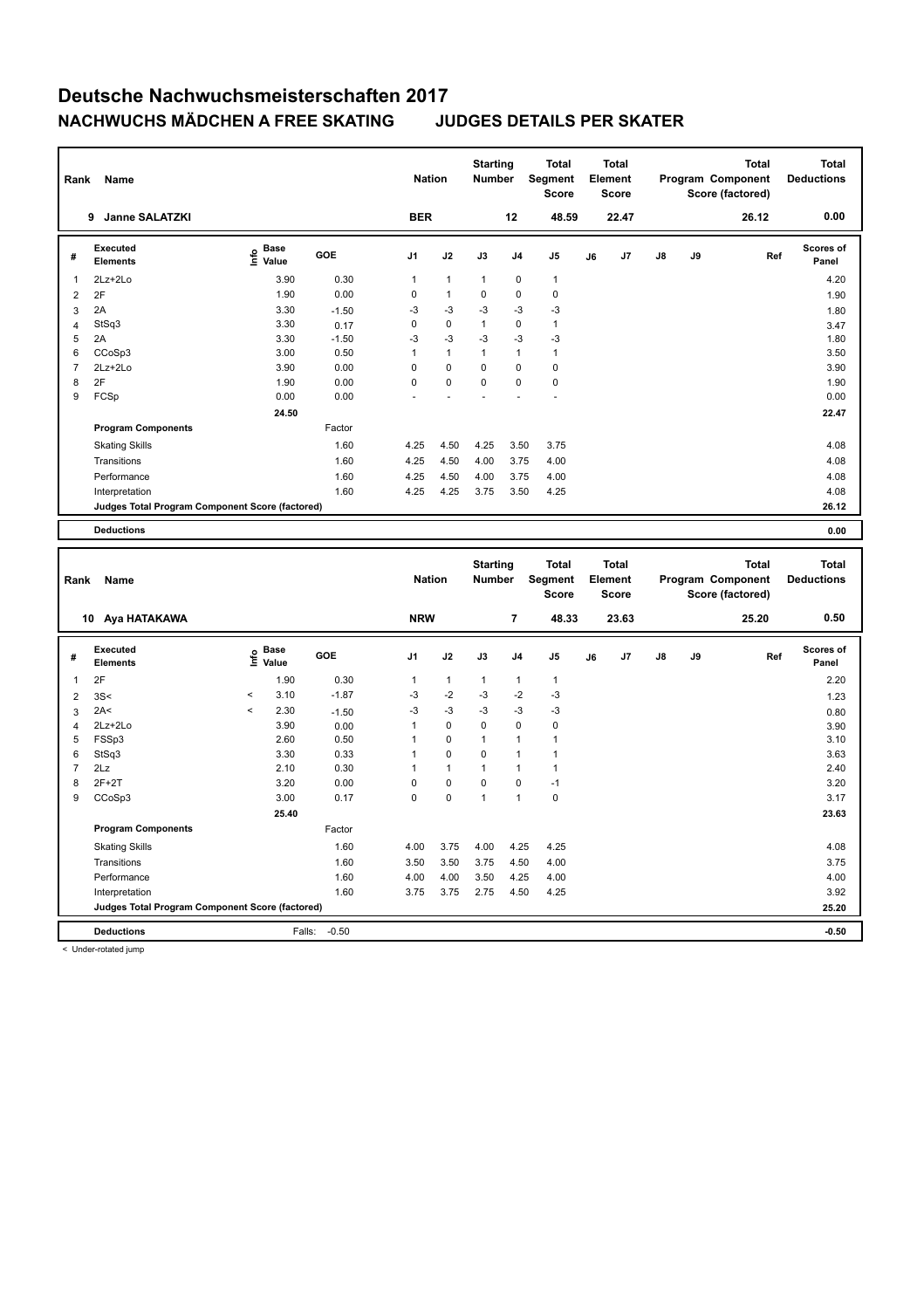| Rank           | Name                                            |    |                      |            | <b>Nation</b>  |              | <b>Starting</b><br><b>Number</b> |                | <b>Total</b><br>Segment<br><b>Score</b> |    | <b>Total</b><br>Element<br><b>Score</b> |               |    | <b>Total</b><br>Program Component<br>Score (factored) | <b>Total</b><br><b>Deductions</b> |
|----------------|-------------------------------------------------|----|----------------------|------------|----------------|--------------|----------------------------------|----------------|-----------------------------------------|----|-----------------------------------------|---------------|----|-------------------------------------------------------|-----------------------------------|
|                | <b>Maike PRUSS</b><br>11                        |    |                      |            | <b>BER</b>     |              |                                  | 13             | 47.97                                   |    | 21.44                                   |               |    | 26.53                                                 | 0.00                              |
| #              | <b>Executed</b><br><b>Elements</b>              | ۴ô | <b>Base</b><br>Value | <b>GOE</b> | J <sub>1</sub> | J2           | J3                               | J <sub>4</sub> | J <sub>5</sub>                          | J6 | J7                                      | $\mathsf{J}8$ | J9 | Ref                                                   | <b>Scores of</b><br>Panel         |
| 1              | $2F+2T$                                         |    | 3.20                 | $-0.30$    | $-1$           | $-1$         | 0                                | $-1$           | $-1$                                    |    |                                         |               |    |                                                       | 2.90                              |
| 2              | $2Lz+2T$                                        |    | 3.40                 | 0.00       | 0              | $\mathbf 0$  | $\mathbf 0$                      | $\mathbf 0$    | $\pmb{0}$                               |    |                                         |               |    |                                                       | 3.40                              |
| 3              | FCSp3                                           |    | 2.80                 | 0.17       | 0              | $\mathbf{1}$ | 0                                | $\mathbf{1}$   | $\pmb{0}$                               |    |                                         |               |    |                                                       | 2.97                              |
| 4              | StSq3                                           |    | 3.30                 | 0.50       | $\mathbf{1}$   | $\mathbf{1}$ | $\Omega$                         | $\mathbf{1}$   | 1                                       |    |                                         |               |    |                                                       | 3.80                              |
| 5              | 2Lo                                             |    | 1.80                 | 0.20       | 0              | $\mathbf{1}$ | 1                                | $\mathbf 0$    | $\mathbf{1}$                            |    |                                         |               |    |                                                       | 2.00                              |
| 6              | 2Fe                                             | e  | 1.40                 | $-0.60$    | $-2$           | $-2$         | $-1$                             | $-2$           | $-2$                                    |    |                                         |               |    |                                                       | 0.80                              |
| $\overline{7}$ | 2Lz                                             |    | 2.10                 | $-0.30$    | $-1$           | $-1$         | $-1$                             | 0              | $-1$                                    |    |                                         |               |    |                                                       | 1.80                              |
| 8              | CCoSp3V                                         |    | 2.50                 | 0.17       | 0              | $\mathbf{1}$ | $\Omega$                         | $\mathbf{1}$   | 0                                       |    |                                         |               |    |                                                       | 2.67                              |
| 9              | 1A                                              |    | 1.10                 | 0.00       | $-1$           | 0            | $\mathbf 0$                      | $\mathbf 0$    | $\pmb{0}$                               |    |                                         |               |    |                                                       | 1.10                              |
|                |                                                 |    | 21.60                |            |                |              |                                  |                |                                         |    |                                         |               |    |                                                       | 21.44                             |
|                | <b>Program Components</b>                       |    |                      | Factor     |                |              |                                  |                |                                         |    |                                         |               |    |                                                       |                                   |
|                | <b>Skating Skills</b>                           |    |                      | 1.60       | 4.25           | 4.25         | 3.75                             | 4.00           | 4.00                                    |    |                                         |               |    |                                                       | 4.08                              |
|                | Transitions                                     |    |                      | 1.60       | 4.00           | 4.25         | 3.50                             | 4.25           | 4.00                                    |    |                                         |               |    |                                                       | 4.08                              |
|                | Performance                                     |    |                      | 1.60       | 4.50           | 4.50         | 3.50                             | 4.00           | 4.25                                    |    |                                         |               |    |                                                       | 4.25                              |
|                | Interpretation                                  |    |                      | 1.60       | 4.25           | 4.50         | 3.25                             | 4.25           | 4.00                                    |    |                                         |               |    |                                                       | 4.17                              |
|                | Judges Total Program Component Score (factored) |    |                      |            |                |              |                                  |                |                                         |    |                                         |               |    |                                                       | 26.53                             |
|                | <b>Deductions</b>                               |    |                      |            |                |              |                                  |                |                                         |    |                                         |               |    |                                                       | 0.00                              |

e Wrong edge ! Not clear edge

| Rank | <b>Name</b>                                     |         |               |         | <b>Nation</b>  |              | <b>Starting</b><br><b>Number</b> |                | <b>Total</b><br>Segment<br><b>Score</b> |    | <b>Total</b><br>Element<br><b>Score</b> |               |    | <b>Total</b><br>Program Component<br>Score (factored) | Total<br><b>Deductions</b> |
|------|-------------------------------------------------|---------|---------------|---------|----------------|--------------|----------------------------------|----------------|-----------------------------------------|----|-----------------------------------------|---------------|----|-------------------------------------------------------|----------------------------|
| 12   | Katja FINK                                      |         |               |         | B-W            |              |                                  | 8              | 46.66                                   |    | 21.57                                   |               |    | 25.59                                                 | 0.50                       |
| #    | Executed<br><b>Elements</b>                     | ۴ů      | Base<br>Value | GOE     | J <sub>1</sub> | J2           | J3                               | J <sub>4</sub> | J <sub>5</sub>                          | J6 | J7                                      | $\mathsf{J}8$ | J9 | Ref                                                   | Scores of<br>Panel         |
| 1    | 2A<                                             | $\prec$ | 2.30          | $-1.50$ | $-3$           | $-3$         | $-3$                             | $-3$           | $-3$                                    |    |                                         |               |    |                                                       | 0.80                       |
| 2    | FCSp3                                           |         | 2.80          | 0.50    | 1              | $\mathbf{1}$ | 1                                | $\mathbf{1}$   | $\mathbf{1}$                            |    |                                         |               |    |                                                       | 3.30                       |
| 3    | StSq3                                           |         | 3.30          | 0.17    | 0              | $\mathbf 0$  | $\mathbf{1}$                     | $\mathbf{1}$   | 0                                       |    |                                         |               |    |                                                       | 3.47                       |
| 4    | 2Lz+2Lo                                         |         | 3.90          | $-0.10$ | 0              | $\pmb{0}$    | $\Omega$                         | $-1$           | $-1$                                    |    |                                         |               |    |                                                       | 3.80                       |
| 5    | 2A<<                                            | <<      | 1.10          | $-0.47$ | $-3$           | $-2$         | $-2$                             | $-3$           | $-2$                                    |    |                                         |               |    |                                                       | 0.63                       |
| 6    | 2F                                              |         | 1.90          | $-0.20$ | 0              | $\mathbf 0$  | $-1$                             | $-1$           | $-1$                                    |    |                                         |               |    |                                                       | 1.70                       |
|      | 2Lz                                             |         | 2.10          | 0.00    | 0              | $\mathbf{1}$ | $\Omega$                         | $\mathbf 0$    | 0                                       |    |                                         |               |    |                                                       | 2.10                       |
| 8    | 2F+2Lo<                                         | J.      | 3.20          | $-0.60$ | $-2$           | $-2$         | $-2$                             | $-2$           | -3                                      |    |                                         |               |    |                                                       | 2.60                       |
| 9    | CCoSp3                                          |         | 3.00          | 0.17    | 0              | $\mathbf{1}$ | 1                                | $\mathbf 0$    | $\pmb{0}$                               |    |                                         |               |    |                                                       | 3.17                       |
|      |                                                 |         | 23.60         |         |                |              |                                  |                |                                         |    |                                         |               |    |                                                       | 21.57                      |
|      | <b>Program Components</b>                       |         |               | Factor  |                |              |                                  |                |                                         |    |                                         |               |    |                                                       |                            |
|      | <b>Skating Skills</b>                           |         |               | 1.60    | 4.00           | 3.75         | 4.00                             | 4.00           | 4.25                                    |    |                                         |               |    |                                                       | 4.00                       |
|      | Transitions                                     |         |               | 1.60    | 3.75           | 3.75         | 3.50                             | 4.25           | 4.00                                    |    |                                         |               |    |                                                       | 3.83                       |
|      | Performance                                     |         |               | 1.60    | 4.00           | 4.00         | 3.75                             | 4.50           | 4.25                                    |    |                                         |               |    |                                                       | 4.08                       |
|      | Interpretation                                  |         |               | 1.60    | 4.00           | 4.00         | 3.25                             | 4.50           | 4.25                                    |    |                                         |               |    |                                                       | 4.08                       |
|      | Judges Total Program Component Score (factored) |         |               |         |                |              |                                  |                |                                         |    |                                         |               |    |                                                       | 25.59                      |
|      | <b>Deductions</b>                               |         | Falls:        | $-0.50$ |                |              |                                  |                |                                         |    |                                         |               |    |                                                       | $-0.50$                    |

< Under-rotated jump << Downgraded jump ! Not clear edge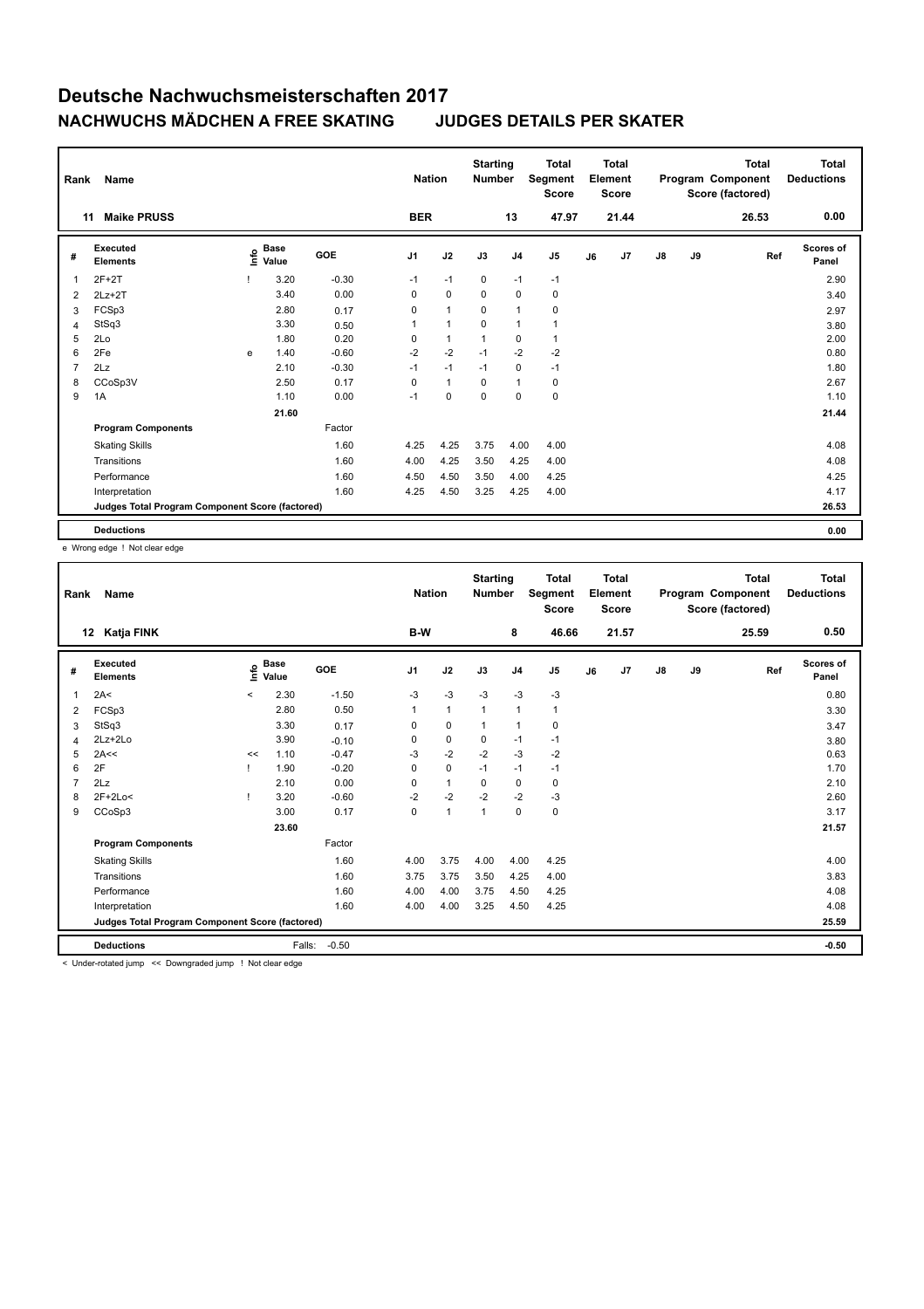| 0.00<br>SAS<br>13 Kiara MERKEL<br>10<br>46.03<br>21.50<br>24.53<br>Scores of<br>Executed<br><b>Base</b><br>e Base<br>⊆ Value<br>GOE<br>J1<br>J2<br>J3<br>J4<br>J <sub>5</sub><br>J7<br>J8<br>J9<br>Ref<br>J6<br>#<br><b>Elements</b><br>Panel<br>2F<br>0<br>$\mathbf{1}$<br>1.90<br>0.10<br>0<br>$\mathbf{1}$<br>0<br>$\mathbf{1}$<br>2.00<br>3.90<br>0.00<br>0<br>0<br>0<br>0<br>$\mathbf{1}$<br>$\overline{2}$<br>3.90<br>2Lz+2Lo<br>0<br>0<br>1A<br>1.10<br>0<br>0<br>$\mathbf{1}$<br>3<br>0.00<br>1.10<br>FSSp3<br>2.60<br>0<br>$\pmb{0}$<br>1<br>$\mathbf{1}$<br>1<br>0.33<br>$\overline{4}$<br>2.93<br>$-1$<br>5<br>1Lz<br>0.60<br>0.00<br>0<br>0<br>0<br>$\mathbf 0$<br>0.60<br>6<br>StSq3<br>3.30<br>$\mathbf{1}$<br>0<br>0<br>0<br>$\mathbf{1}$<br>3.47<br>0.17<br>$\overline{7}$<br>$2F+2T$<br>0<br>0<br>0<br>3.20<br>0.00<br>0<br>$\mathbf{1}$<br>3.20<br>0<br>$-1$<br>$\pmb{0}$<br>3.00<br>$\mathbf{1}$<br>$\Omega$<br>3.00<br>8<br>CCoSp3<br>0.00<br>0<br>$\mathbf 0$<br>9<br>2T<br>0<br>0<br>$\mathbf{1}$<br>1.30<br>0.00<br>1.30<br>20.90<br>21.50<br><b>Program Components</b><br>Factor<br>1.60<br>4.00<br>4.00<br>3.75<br>3.75<br>4.00<br>3.92<br><b>Skating Skills</b><br>1.60<br>3.75<br>3.75<br>3.50<br>3.75<br>4.00<br>3.75<br>Transitions<br>1.60<br>4.00<br>3.75<br>3.75<br>3.75<br>4.00<br>3.83<br>Performance<br>1.60<br>4.25<br>3.75<br>3.25<br>3.50<br>4.25<br>3.83<br>Interpretation<br>Judges Total Program Component Score (factored)<br>24.53<br>0.00<br><b>Deductions</b><br><b>Starting</b><br><b>Total</b><br><b>Total</b><br><b>Total</b><br><b>Total</b><br>Segment<br>Element<br><b>Nation</b><br>Program Component<br><b>Deductions</b><br>Number<br>Rank<br>Name<br><b>Score</b><br>Score<br>Score (factored)<br>0.00<br>B-W<br>9<br>43.73<br>14 Jocy PELKA<br>20.40<br>23.33<br>Executed<br>Scores of<br><b>Base</b><br>١nfo<br>GOE<br>J1<br>J2<br>J3<br>J7<br>J8<br>J9<br>#<br>J4<br>J5<br>J6<br>Ref<br>Value<br><b>Elements</b><br>Panel<br>2Lo<br>$-0.30$<br>$-2$<br>1.50<br>$\mathbf{1}$<br>1.80<br>$-1$<br>$-1$<br>$-1$<br>$-1$<br>$-2$<br>$-2$<br>3.00<br>$-0.50$<br>$-2$<br>$-1$<br>$-1$<br>$\,<$<br>$\overline{2}$<br>$2Lz+2T<$<br>2.50<br>0<br>$2F+1T$<br>2.30<br>$-1$<br>0<br>$-1$<br>$-1$<br>3<br>$-0.20$<br>2.10<br>2.80<br>0<br>FCSp3<br>$\Omega$<br>$\mathbf{1}$<br>$\mathbf 0$<br>0.17<br>$\mathbf{1}$<br>2.97<br>$\overline{4}$<br>5<br>1.10<br>1<br>$\Omega$<br>0<br>1A<br>0.13<br>$\mathbf{1}$<br>$\mathbf{1}$<br>1.23<br>0<br>$-1$<br>0<br>$\mathbf 0$<br>6<br>StSq3<br>3.30<br>0.00<br>0<br>3.30<br>$\overline{7}$<br>2.10<br>$-0.20$<br>0<br>$-1$<br>0<br>2Lz<br>$-1$<br>$-1$<br>1.90<br>8<br>2F<br>1.90<br>0.00<br>$\mathbf{1}$<br>0<br>0<br>0<br>$\pmb{0}$<br>1.90<br>9<br>3.00<br>0<br>0<br>$\pmb{0}$<br>3.00<br>CCoSp3<br>0.00<br>$\mathbf{1}$<br>0<br>21.30<br>20.40<br><b>Program Components</b><br>Factor<br>1.60<br>4.25<br>4.00<br>4.00<br>4.00<br><b>Skating Skills</b><br>3.75<br>4.00<br>3.25<br>2.25<br>3.50<br>1.60<br>3.75<br>3.75<br>3.50<br>Transitions | Rank | <b>Name</b> |  | <b>Nation</b> | <b>Starting</b><br><b>Number</b> | <b>Total</b><br><b>Segment</b><br><b>Score</b> | <b>Total</b><br>Element<br>Score |  | <b>Total</b><br>Program Component<br>Score (factored) | <b>Total</b><br><b>Deductions</b> |
|----------------------------------------------------------------------------------------------------------------------------------------------------------------------------------------------------------------------------------------------------------------------------------------------------------------------------------------------------------------------------------------------------------------------------------------------------------------------------------------------------------------------------------------------------------------------------------------------------------------------------------------------------------------------------------------------------------------------------------------------------------------------------------------------------------------------------------------------------------------------------------------------------------------------------------------------------------------------------------------------------------------------------------------------------------------------------------------------------------------------------------------------------------------------------------------------------------------------------------------------------------------------------------------------------------------------------------------------------------------------------------------------------------------------------------------------------------------------------------------------------------------------------------------------------------------------------------------------------------------------------------------------------------------------------------------------------------------------------------------------------------------------------------------------------------------------------------------------------------------------------------------------------------------------------------------------------------------------------------------------------------------------------------------------------------------------------------------------------------------------------------------------------------------------------------------------------------------------------------------------------------------------------------------------------------------------------------------------------------------------------------------------------------------------------------------------------------------------------------------------------------------------------------------------------------------------------------------------------------------------------------------------------------------------------------------------------------------------------------------------------------------------------------------------------------------------------------------------------------------------------------------------------------------------------------------------------------------------------------------------------------------------------------------|------|-------------|--|---------------|----------------------------------|------------------------------------------------|----------------------------------|--|-------------------------------------------------------|-----------------------------------|
|                                                                                                                                                                                                                                                                                                                                                                                                                                                                                                                                                                                                                                                                                                                                                                                                                                                                                                                                                                                                                                                                                                                                                                                                                                                                                                                                                                                                                                                                                                                                                                                                                                                                                                                                                                                                                                                                                                                                                                                                                                                                                                                                                                                                                                                                                                                                                                                                                                                                                                                                                                                                                                                                                                                                                                                                                                                                                                                                                                                                                                        |      |             |  |               |                                  |                                                |                                  |  |                                                       |                                   |
|                                                                                                                                                                                                                                                                                                                                                                                                                                                                                                                                                                                                                                                                                                                                                                                                                                                                                                                                                                                                                                                                                                                                                                                                                                                                                                                                                                                                                                                                                                                                                                                                                                                                                                                                                                                                                                                                                                                                                                                                                                                                                                                                                                                                                                                                                                                                                                                                                                                                                                                                                                                                                                                                                                                                                                                                                                                                                                                                                                                                                                        |      |             |  |               |                                  |                                                |                                  |  |                                                       |                                   |
|                                                                                                                                                                                                                                                                                                                                                                                                                                                                                                                                                                                                                                                                                                                                                                                                                                                                                                                                                                                                                                                                                                                                                                                                                                                                                                                                                                                                                                                                                                                                                                                                                                                                                                                                                                                                                                                                                                                                                                                                                                                                                                                                                                                                                                                                                                                                                                                                                                                                                                                                                                                                                                                                                                                                                                                                                                                                                                                                                                                                                                        |      |             |  |               |                                  |                                                |                                  |  |                                                       |                                   |
|                                                                                                                                                                                                                                                                                                                                                                                                                                                                                                                                                                                                                                                                                                                                                                                                                                                                                                                                                                                                                                                                                                                                                                                                                                                                                                                                                                                                                                                                                                                                                                                                                                                                                                                                                                                                                                                                                                                                                                                                                                                                                                                                                                                                                                                                                                                                                                                                                                                                                                                                                                                                                                                                                                                                                                                                                                                                                                                                                                                                                                        |      |             |  |               |                                  |                                                |                                  |  |                                                       |                                   |
|                                                                                                                                                                                                                                                                                                                                                                                                                                                                                                                                                                                                                                                                                                                                                                                                                                                                                                                                                                                                                                                                                                                                                                                                                                                                                                                                                                                                                                                                                                                                                                                                                                                                                                                                                                                                                                                                                                                                                                                                                                                                                                                                                                                                                                                                                                                                                                                                                                                                                                                                                                                                                                                                                                                                                                                                                                                                                                                                                                                                                                        |      |             |  |               |                                  |                                                |                                  |  |                                                       |                                   |
|                                                                                                                                                                                                                                                                                                                                                                                                                                                                                                                                                                                                                                                                                                                                                                                                                                                                                                                                                                                                                                                                                                                                                                                                                                                                                                                                                                                                                                                                                                                                                                                                                                                                                                                                                                                                                                                                                                                                                                                                                                                                                                                                                                                                                                                                                                                                                                                                                                                                                                                                                                                                                                                                                                                                                                                                                                                                                                                                                                                                                                        |      |             |  |               |                                  |                                                |                                  |  |                                                       |                                   |
|                                                                                                                                                                                                                                                                                                                                                                                                                                                                                                                                                                                                                                                                                                                                                                                                                                                                                                                                                                                                                                                                                                                                                                                                                                                                                                                                                                                                                                                                                                                                                                                                                                                                                                                                                                                                                                                                                                                                                                                                                                                                                                                                                                                                                                                                                                                                                                                                                                                                                                                                                                                                                                                                                                                                                                                                                                                                                                                                                                                                                                        |      |             |  |               |                                  |                                                |                                  |  |                                                       |                                   |
|                                                                                                                                                                                                                                                                                                                                                                                                                                                                                                                                                                                                                                                                                                                                                                                                                                                                                                                                                                                                                                                                                                                                                                                                                                                                                                                                                                                                                                                                                                                                                                                                                                                                                                                                                                                                                                                                                                                                                                                                                                                                                                                                                                                                                                                                                                                                                                                                                                                                                                                                                                                                                                                                                                                                                                                                                                                                                                                                                                                                                                        |      |             |  |               |                                  |                                                |                                  |  |                                                       |                                   |
|                                                                                                                                                                                                                                                                                                                                                                                                                                                                                                                                                                                                                                                                                                                                                                                                                                                                                                                                                                                                                                                                                                                                                                                                                                                                                                                                                                                                                                                                                                                                                                                                                                                                                                                                                                                                                                                                                                                                                                                                                                                                                                                                                                                                                                                                                                                                                                                                                                                                                                                                                                                                                                                                                                                                                                                                                                                                                                                                                                                                                                        |      |             |  |               |                                  |                                                |                                  |  |                                                       |                                   |
|                                                                                                                                                                                                                                                                                                                                                                                                                                                                                                                                                                                                                                                                                                                                                                                                                                                                                                                                                                                                                                                                                                                                                                                                                                                                                                                                                                                                                                                                                                                                                                                                                                                                                                                                                                                                                                                                                                                                                                                                                                                                                                                                                                                                                                                                                                                                                                                                                                                                                                                                                                                                                                                                                                                                                                                                                                                                                                                                                                                                                                        |      |             |  |               |                                  |                                                |                                  |  |                                                       |                                   |
|                                                                                                                                                                                                                                                                                                                                                                                                                                                                                                                                                                                                                                                                                                                                                                                                                                                                                                                                                                                                                                                                                                                                                                                                                                                                                                                                                                                                                                                                                                                                                                                                                                                                                                                                                                                                                                                                                                                                                                                                                                                                                                                                                                                                                                                                                                                                                                                                                                                                                                                                                                                                                                                                                                                                                                                                                                                                                                                                                                                                                                        |      |             |  |               |                                  |                                                |                                  |  |                                                       |                                   |
|                                                                                                                                                                                                                                                                                                                                                                                                                                                                                                                                                                                                                                                                                                                                                                                                                                                                                                                                                                                                                                                                                                                                                                                                                                                                                                                                                                                                                                                                                                                                                                                                                                                                                                                                                                                                                                                                                                                                                                                                                                                                                                                                                                                                                                                                                                                                                                                                                                                                                                                                                                                                                                                                                                                                                                                                                                                                                                                                                                                                                                        |      |             |  |               |                                  |                                                |                                  |  |                                                       |                                   |
|                                                                                                                                                                                                                                                                                                                                                                                                                                                                                                                                                                                                                                                                                                                                                                                                                                                                                                                                                                                                                                                                                                                                                                                                                                                                                                                                                                                                                                                                                                                                                                                                                                                                                                                                                                                                                                                                                                                                                                                                                                                                                                                                                                                                                                                                                                                                                                                                                                                                                                                                                                                                                                                                                                                                                                                                                                                                                                                                                                                                                                        |      |             |  |               |                                  |                                                |                                  |  |                                                       |                                   |
|                                                                                                                                                                                                                                                                                                                                                                                                                                                                                                                                                                                                                                                                                                                                                                                                                                                                                                                                                                                                                                                                                                                                                                                                                                                                                                                                                                                                                                                                                                                                                                                                                                                                                                                                                                                                                                                                                                                                                                                                                                                                                                                                                                                                                                                                                                                                                                                                                                                                                                                                                                                                                                                                                                                                                                                                                                                                                                                                                                                                                                        |      |             |  |               |                                  |                                                |                                  |  |                                                       |                                   |
|                                                                                                                                                                                                                                                                                                                                                                                                                                                                                                                                                                                                                                                                                                                                                                                                                                                                                                                                                                                                                                                                                                                                                                                                                                                                                                                                                                                                                                                                                                                                                                                                                                                                                                                                                                                                                                                                                                                                                                                                                                                                                                                                                                                                                                                                                                                                                                                                                                                                                                                                                                                                                                                                                                                                                                                                                                                                                                                                                                                                                                        |      |             |  |               |                                  |                                                |                                  |  |                                                       |                                   |
|                                                                                                                                                                                                                                                                                                                                                                                                                                                                                                                                                                                                                                                                                                                                                                                                                                                                                                                                                                                                                                                                                                                                                                                                                                                                                                                                                                                                                                                                                                                                                                                                                                                                                                                                                                                                                                                                                                                                                                                                                                                                                                                                                                                                                                                                                                                                                                                                                                                                                                                                                                                                                                                                                                                                                                                                                                                                                                                                                                                                                                        |      |             |  |               |                                  |                                                |                                  |  |                                                       |                                   |
|                                                                                                                                                                                                                                                                                                                                                                                                                                                                                                                                                                                                                                                                                                                                                                                                                                                                                                                                                                                                                                                                                                                                                                                                                                                                                                                                                                                                                                                                                                                                                                                                                                                                                                                                                                                                                                                                                                                                                                                                                                                                                                                                                                                                                                                                                                                                                                                                                                                                                                                                                                                                                                                                                                                                                                                                                                                                                                                                                                                                                                        |      |             |  |               |                                  |                                                |                                  |  |                                                       |                                   |
|                                                                                                                                                                                                                                                                                                                                                                                                                                                                                                                                                                                                                                                                                                                                                                                                                                                                                                                                                                                                                                                                                                                                                                                                                                                                                                                                                                                                                                                                                                                                                                                                                                                                                                                                                                                                                                                                                                                                                                                                                                                                                                                                                                                                                                                                                                                                                                                                                                                                                                                                                                                                                                                                                                                                                                                                                                                                                                                                                                                                                                        |      |             |  |               |                                  |                                                |                                  |  |                                                       |                                   |
|                                                                                                                                                                                                                                                                                                                                                                                                                                                                                                                                                                                                                                                                                                                                                                                                                                                                                                                                                                                                                                                                                                                                                                                                                                                                                                                                                                                                                                                                                                                                                                                                                                                                                                                                                                                                                                                                                                                                                                                                                                                                                                                                                                                                                                                                                                                                                                                                                                                                                                                                                                                                                                                                                                                                                                                                                                                                                                                                                                                                                                        |      |             |  |               |                                  |                                                |                                  |  |                                                       |                                   |
|                                                                                                                                                                                                                                                                                                                                                                                                                                                                                                                                                                                                                                                                                                                                                                                                                                                                                                                                                                                                                                                                                                                                                                                                                                                                                                                                                                                                                                                                                                                                                                                                                                                                                                                                                                                                                                                                                                                                                                                                                                                                                                                                                                                                                                                                                                                                                                                                                                                                                                                                                                                                                                                                                                                                                                                                                                                                                                                                                                                                                                        |      |             |  |               |                                  |                                                |                                  |  |                                                       |                                   |
|                                                                                                                                                                                                                                                                                                                                                                                                                                                                                                                                                                                                                                                                                                                                                                                                                                                                                                                                                                                                                                                                                                                                                                                                                                                                                                                                                                                                                                                                                                                                                                                                                                                                                                                                                                                                                                                                                                                                                                                                                                                                                                                                                                                                                                                                                                                                                                                                                                                                                                                                                                                                                                                                                                                                                                                                                                                                                                                                                                                                                                        |      |             |  |               |                                  |                                                |                                  |  |                                                       |                                   |
|                                                                                                                                                                                                                                                                                                                                                                                                                                                                                                                                                                                                                                                                                                                                                                                                                                                                                                                                                                                                                                                                                                                                                                                                                                                                                                                                                                                                                                                                                                                                                                                                                                                                                                                                                                                                                                                                                                                                                                                                                                                                                                                                                                                                                                                                                                                                                                                                                                                                                                                                                                                                                                                                                                                                                                                                                                                                                                                                                                                                                                        |      |             |  |               |                                  |                                                |                                  |  |                                                       |                                   |
|                                                                                                                                                                                                                                                                                                                                                                                                                                                                                                                                                                                                                                                                                                                                                                                                                                                                                                                                                                                                                                                                                                                                                                                                                                                                                                                                                                                                                                                                                                                                                                                                                                                                                                                                                                                                                                                                                                                                                                                                                                                                                                                                                                                                                                                                                                                                                                                                                                                                                                                                                                                                                                                                                                                                                                                                                                                                                                                                                                                                                                        |      |             |  |               |                                  |                                                |                                  |  |                                                       |                                   |
|                                                                                                                                                                                                                                                                                                                                                                                                                                                                                                                                                                                                                                                                                                                                                                                                                                                                                                                                                                                                                                                                                                                                                                                                                                                                                                                                                                                                                                                                                                                                                                                                                                                                                                                                                                                                                                                                                                                                                                                                                                                                                                                                                                                                                                                                                                                                                                                                                                                                                                                                                                                                                                                                                                                                                                                                                                                                                                                                                                                                                                        |      |             |  |               |                                  |                                                |                                  |  |                                                       |                                   |
|                                                                                                                                                                                                                                                                                                                                                                                                                                                                                                                                                                                                                                                                                                                                                                                                                                                                                                                                                                                                                                                                                                                                                                                                                                                                                                                                                                                                                                                                                                                                                                                                                                                                                                                                                                                                                                                                                                                                                                                                                                                                                                                                                                                                                                                                                                                                                                                                                                                                                                                                                                                                                                                                                                                                                                                                                                                                                                                                                                                                                                        |      |             |  |               |                                  |                                                |                                  |  |                                                       |                                   |
|                                                                                                                                                                                                                                                                                                                                                                                                                                                                                                                                                                                                                                                                                                                                                                                                                                                                                                                                                                                                                                                                                                                                                                                                                                                                                                                                                                                                                                                                                                                                                                                                                                                                                                                                                                                                                                                                                                                                                                                                                                                                                                                                                                                                                                                                                                                                                                                                                                                                                                                                                                                                                                                                                                                                                                                                                                                                                                                                                                                                                                        |      |             |  |               |                                  |                                                |                                  |  |                                                       |                                   |
|                                                                                                                                                                                                                                                                                                                                                                                                                                                                                                                                                                                                                                                                                                                                                                                                                                                                                                                                                                                                                                                                                                                                                                                                                                                                                                                                                                                                                                                                                                                                                                                                                                                                                                                                                                                                                                                                                                                                                                                                                                                                                                                                                                                                                                                                                                                                                                                                                                                                                                                                                                                                                                                                                                                                                                                                                                                                                                                                                                                                                                        |      |             |  |               |                                  |                                                |                                  |  |                                                       |                                   |
|                                                                                                                                                                                                                                                                                                                                                                                                                                                                                                                                                                                                                                                                                                                                                                                                                                                                                                                                                                                                                                                                                                                                                                                                                                                                                                                                                                                                                                                                                                                                                                                                                                                                                                                                                                                                                                                                                                                                                                                                                                                                                                                                                                                                                                                                                                                                                                                                                                                                                                                                                                                                                                                                                                                                                                                                                                                                                                                                                                                                                                        |      |             |  |               |                                  |                                                |                                  |  |                                                       |                                   |
|                                                                                                                                                                                                                                                                                                                                                                                                                                                                                                                                                                                                                                                                                                                                                                                                                                                                                                                                                                                                                                                                                                                                                                                                                                                                                                                                                                                                                                                                                                                                                                                                                                                                                                                                                                                                                                                                                                                                                                                                                                                                                                                                                                                                                                                                                                                                                                                                                                                                                                                                                                                                                                                                                                                                                                                                                                                                                                                                                                                                                                        |      |             |  |               |                                  |                                                |                                  |  |                                                       |                                   |
|                                                                                                                                                                                                                                                                                                                                                                                                                                                                                                                                                                                                                                                                                                                                                                                                                                                                                                                                                                                                                                                                                                                                                                                                                                                                                                                                                                                                                                                                                                                                                                                                                                                                                                                                                                                                                                                                                                                                                                                                                                                                                                                                                                                                                                                                                                                                                                                                                                                                                                                                                                                                                                                                                                                                                                                                                                                                                                                                                                                                                                        |      |             |  |               |                                  |                                                |                                  |  |                                                       |                                   |
|                                                                                                                                                                                                                                                                                                                                                                                                                                                                                                                                                                                                                                                                                                                                                                                                                                                                                                                                                                                                                                                                                                                                                                                                                                                                                                                                                                                                                                                                                                                                                                                                                                                                                                                                                                                                                                                                                                                                                                                                                                                                                                                                                                                                                                                                                                                                                                                                                                                                                                                                                                                                                                                                                                                                                                                                                                                                                                                                                                                                                                        |      |             |  |               |                                  |                                                |                                  |  |                                                       |                                   |
|                                                                                                                                                                                                                                                                                                                                                                                                                                                                                                                                                                                                                                                                                                                                                                                                                                                                                                                                                                                                                                                                                                                                                                                                                                                                                                                                                                                                                                                                                                                                                                                                                                                                                                                                                                                                                                                                                                                                                                                                                                                                                                                                                                                                                                                                                                                                                                                                                                                                                                                                                                                                                                                                                                                                                                                                                                                                                                                                                                                                                                        |      |             |  |               |                                  |                                                |                                  |  |                                                       |                                   |
|                                                                                                                                                                                                                                                                                                                                                                                                                                                                                                                                                                                                                                                                                                                                                                                                                                                                                                                                                                                                                                                                                                                                                                                                                                                                                                                                                                                                                                                                                                                                                                                                                                                                                                                                                                                                                                                                                                                                                                                                                                                                                                                                                                                                                                                                                                                                                                                                                                                                                                                                                                                                                                                                                                                                                                                                                                                                                                                                                                                                                                        |      |             |  |               |                                  |                                                |                                  |  |                                                       |                                   |
|                                                                                                                                                                                                                                                                                                                                                                                                                                                                                                                                                                                                                                                                                                                                                                                                                                                                                                                                                                                                                                                                                                                                                                                                                                                                                                                                                                                                                                                                                                                                                                                                                                                                                                                                                                                                                                                                                                                                                                                                                                                                                                                                                                                                                                                                                                                                                                                                                                                                                                                                                                                                                                                                                                                                                                                                                                                                                                                                                                                                                                        |      |             |  |               |                                  |                                                |                                  |  |                                                       |                                   |
|                                                                                                                                                                                                                                                                                                                                                                                                                                                                                                                                                                                                                                                                                                                                                                                                                                                                                                                                                                                                                                                                                                                                                                                                                                                                                                                                                                                                                                                                                                                                                                                                                                                                                                                                                                                                                                                                                                                                                                                                                                                                                                                                                                                                                                                                                                                                                                                                                                                                                                                                                                                                                                                                                                                                                                                                                                                                                                                                                                                                                                        |      |             |  |               |                                  |                                                |                                  |  |                                                       |                                   |
|                                                                                                                                                                                                                                                                                                                                                                                                                                                                                                                                                                                                                                                                                                                                                                                                                                                                                                                                                                                                                                                                                                                                                                                                                                                                                                                                                                                                                                                                                                                                                                                                                                                                                                                                                                                                                                                                                                                                                                                                                                                                                                                                                                                                                                                                                                                                                                                                                                                                                                                                                                                                                                                                                                                                                                                                                                                                                                                                                                                                                                        |      |             |  |               |                                  |                                                |                                  |  |                                                       |                                   |
| 4.00<br>3.00<br>3.00<br>3.75<br>3.58<br>1.60<br>4.00<br>Performance                                                                                                                                                                                                                                                                                                                                                                                                                                                                                                                                                                                                                                                                                                                                                                                                                                                                                                                                                                                                                                                                                                                                                                                                                                                                                                                                                                                                                                                                                                                                                                                                                                                                                                                                                                                                                                                                                                                                                                                                                                                                                                                                                                                                                                                                                                                                                                                                                                                                                                                                                                                                                                                                                                                                                                                                                                                                                                                                                                    |      |             |  |               |                                  |                                                |                                  |  |                                                       |                                   |

Interpretation 1.60 4.00 3.00 2.25 3.75 3.75 3.75 3.75 3.75

**Judges Total Program Component Score (factored) 23.33**

**Deductions 0.00**

< Under-rotated jump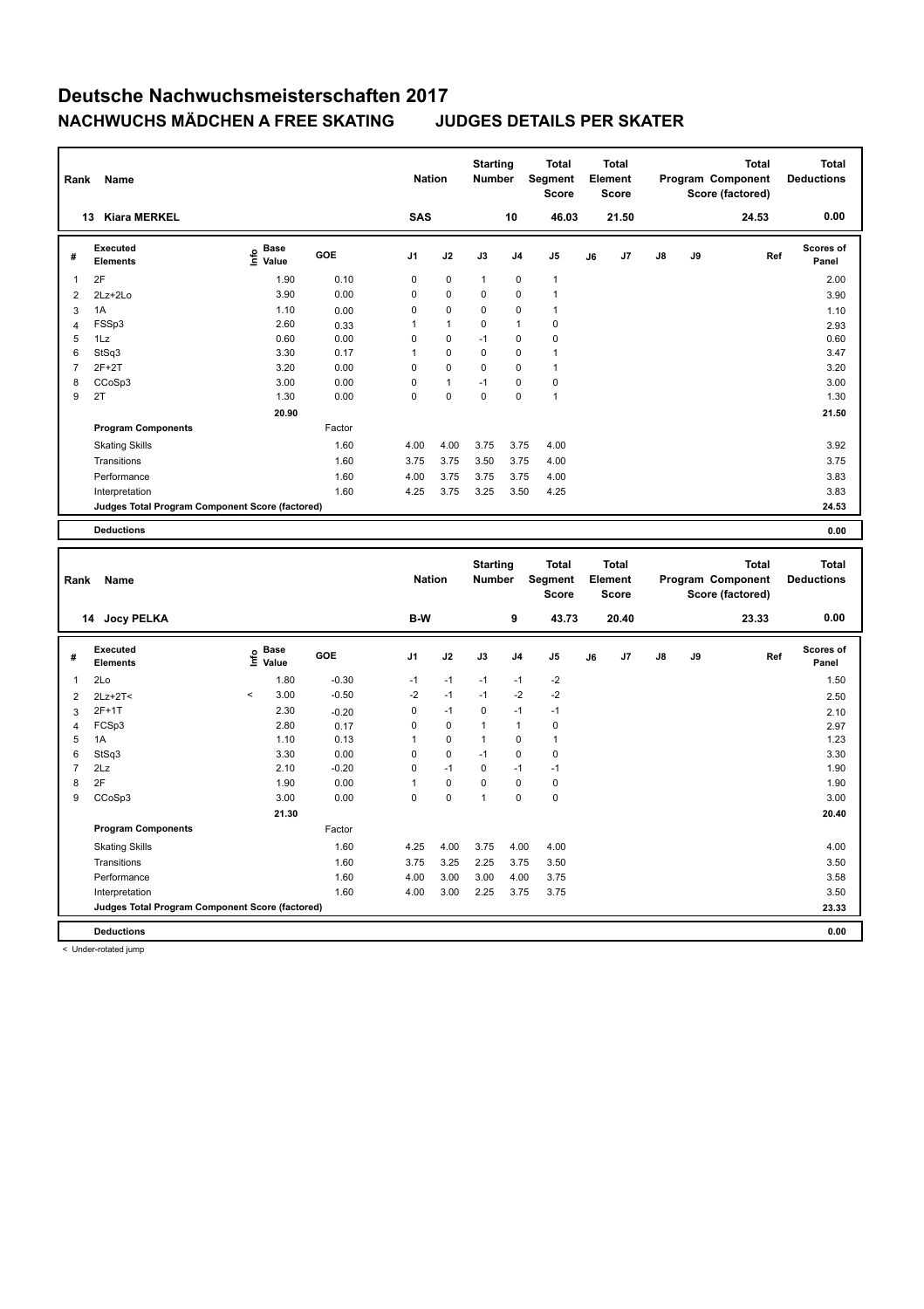| Rank           | Name                                            |                                  |                 | <b>Nation</b>  |              | <b>Starting</b><br>Number |                | <b>Total</b><br>Segment<br><b>Score</b> |    | <b>Total</b><br>Element<br><b>Score</b> |    |    | <b>Total</b><br>Program Component<br>Score (factored) | <b>Total</b><br><b>Deductions</b> |
|----------------|-------------------------------------------------|----------------------------------|-----------------|----------------|--------------|---------------------------|----------------|-----------------------------------------|----|-----------------------------------------|----|----|-------------------------------------------------------|-----------------------------------|
|                | 15 Mariella LANGE                               |                                  |                 | <b>SAS</b>     |              |                           | 4              | 41.54                                   |    | 20.30                                   |    |    | 21.74                                                 | 0.50                              |
| #              | <b>Executed</b><br><b>Elements</b>              | e Base<br>⊆ Value                | GOE             | J <sub>1</sub> | J2           | J3                        | J <sub>4</sub> | J5                                      | J6 | J7                                      | J8 | J9 | Ref                                                   | <b>Scores of</b><br>Panel         |
| $\mathbf{1}$   | 2Lz                                             | 2.10                             | 0.00            | $\mathbf 0$    | 0            | $\mathbf 0$               | $\mathbf 0$    | $\mathbf{1}$                            |    |                                         |    |    |                                                       | 2.10                              |
| $\overline{2}$ | $2Lo+2Lo$                                       | 3.60                             | 0.30            | 1              | $\mathbf{1}$ | $\mathbf{1}$              | $\mathbf 0$    | $\mathbf{1}$                            |    |                                         |    |    |                                                       | 3.90                              |
| 3              | 2Lz                                             | 2.10                             | $-0.90$         | $-3$           | $-3$         | -3                        | $-3$           | $-3$                                    |    |                                         |    |    |                                                       | 1.20                              |
| 4              | FSSp3                                           | 2.60                             | 0.50            | $\mathbf{1}$   | 1            | $\mathbf{1}$              | 1              | $\mathbf{1}$                            |    |                                         |    |    |                                                       | 3.10                              |
| 5              | 2F                                              | 1.90                             | 0.00            | $\pmb{0}$      | $\mathbf{1}$ | $\mathbf 0$               | $\mathbf 0$    | $\pmb{0}$                               |    |                                         |    |    |                                                       | 1.90                              |
| 6              | StSq2                                           | 2.60                             | $-0.50$         | $-1$           | $-1$         | $-1$                      | $-1$           | $\pmb{0}$                               |    |                                         |    |    |                                                       | 2.10                              |
| $\overline{7}$ | $2F+2T$                                         | 3.20                             | 0.00            | $\mathbf 0$    | 0            | $\mathbf 0$               | $\mathbf 0$    | $\mathbf{1}$                            |    |                                         |    |    |                                                       | 3.20                              |
| 8              | 1A                                              | 1.10                             | 0.00            | $\mathbf 0$    | 0            | $\mathbf 0$               | $\mathbf 0$    | $\mathbf{1}$                            |    |                                         |    |    |                                                       | 1.10                              |
| 9              | CCoSp2V                                         | 2.00                             | $-0.30$         | $-1$           | $-1$         | $-1$                      | $-1$           | $-1$                                    |    |                                         |    |    |                                                       | 1.70                              |
|                |                                                 | 21.20                            |                 |                |              |                           |                |                                         |    |                                         |    |    |                                                       | 20.30                             |
|                | <b>Program Components</b>                       |                                  | Factor          |                |              |                           |                |                                         |    |                                         |    |    |                                                       |                                   |
|                | <b>Skating Skills</b>                           |                                  | 1.60            | 3.50           | 3.75         | 3.25                      | 3.25           | 3.75                                    |    |                                         |    |    |                                                       | 3.50                              |
|                | Transitions                                     |                                  | 1.60            | 3.00           | 3.50         | 3.00                      | 3.25           | 4.00                                    |    |                                         |    |    |                                                       | 3.25                              |
|                | Performance                                     |                                  | 1.60            | 3.25           | 3.50         | 3.25                      | 3.50           | 3.75                                    |    |                                         |    |    |                                                       | 3.42                              |
|                | Interpretation                                  |                                  | 1.60            | 3.25           | 3.25         | 2.75                      | 3.75           | 4.00                                    |    |                                         |    |    |                                                       | 3.42                              |
|                | Judges Total Program Component Score (factored) |                                  |                 |                |              |                           |                |                                         |    |                                         |    |    |                                                       | 21.74                             |
|                |                                                 |                                  |                 |                |              |                           |                |                                         |    |                                         |    |    |                                                       |                                   |
|                | <b>Deductions</b>                               | Falls:                           | $-0.50$         |                |              |                           |                |                                         |    |                                         |    |    |                                                       | $-0.50$                           |
|                |                                                 |                                  |                 |                |              |                           |                |                                         |    |                                         |    |    |                                                       |                                   |
| Rank           | Name                                            |                                  |                 | <b>Nation</b>  |              | <b>Starting</b><br>Number |                | <b>Total</b><br><b>Segment</b>          |    | <b>Total</b><br>Element                 |    |    | <b>Total</b><br>Program Component                     | <b>Total</b><br><b>Deductions</b> |
|                |                                                 |                                  |                 |                |              |                           |                | <b>Score</b>                            |    | Score                                   |    |    | Score (factored)                                      | 0.00                              |
|                | 16 Anna-Maria KISTNER                           |                                  |                 | <b>THR</b>     |              |                           | 3              | 40.83                                   |    | 19.90                                   |    |    | 20.93                                                 |                                   |
| #              | Executed<br><b>Elements</b>                     | <b>Base</b><br>e Base<br>⊆ Value | GOE             | J1             | J2           | J3                        | J4             | J5                                      | J6 | J7                                      | J8 | J9 | Ref                                                   | Scores of<br>Panel                |
| 1              | $1A+2T$                                         | 2.40                             | 0.07            | $\pmb{0}$      | 0            | $\mathbf{1}$              | 1              | $\pmb{0}$                               |    |                                         |    |    |                                                       | 2.47                              |
|                |                                                 | 3.10                             | 0.20            | $\mathbf{1}$   | $\mathbf{1}$ | $\mathbf{1}$              | $\mathbf 0$    | $\mathbf 0$                             |    |                                         |    |    |                                                       |                                   |
| $\overline{2}$ | $2Lo+2T$                                        | 2.50                             |                 |                | $-2$         | $-2$                      | $-1$           | $-1$                                    |    |                                         |    |    |                                                       | 3.30                              |
| 3              | CCoSp2                                          |                                  | $-0.50$         | $-2$           | $\mathbf{1}$ | $\mathbf 0$               | $\mathbf 0$    | $\mathbf{1}$                            |    |                                         |    |    |                                                       | 2.00                              |
| 4              | 2Lz                                             | 2.10<br>J.                       | 0.10            | $\pmb{0}$      |              |                           |                |                                         |    |                                         |    |    |                                                       | 2.20                              |
| 5<br>6         | 2F<br>2Lz                                       | 1.90                             | $-0.20$         | $-1$<br>$-1$   | $-1$         | 0<br>$-1$                 | 0<br>$-1$      | $-1$<br>$-1$                            |    |                                         |    |    |                                                       | 1.70                              |
| $\overline{7}$ | 2Lo                                             | 2.10                             | $-0.30$         | $\pmb{0}$      | $-2$<br>0    | $\mathbf 0$               | $\mathbf 0$    | $\pmb{0}$                               |    |                                         |    |    |                                                       | 1.80                              |
|                |                                                 | 1.80<br>2.30                     | 0.00<br>$-0.10$ | $-1$           | 0            | $-1$                      | $\mathbf 0$    | $\mathbf 0$                             |    |                                         |    |    |                                                       | 1.80<br>2.20                      |
| 8<br>9         | FCSp2                                           | 2.60                             | $-0.17$         | $\mathbf 0$    | 0            | $-2$                      | $\mathbf 0$    | $-1$                                    |    |                                         |    |    |                                                       | 2.43                              |
|                | StSq2                                           |                                  |                 |                |              |                           |                |                                         |    |                                         |    |    |                                                       |                                   |
|                |                                                 | 20.80                            |                 |                |              |                           |                |                                         |    |                                         |    |    |                                                       | 19.90                             |
|                | <b>Program Components</b>                       |                                  | Factor          |                |              |                           |                |                                         |    |                                         |    |    |                                                       |                                   |
|                | <b>Skating Skills</b>                           |                                  | 1.60            | 3.25           | 3.25         | 3.00                      | 3.50           | 3.50                                    |    |                                         |    |    |                                                       | 3.33                              |
|                | Transitions                                     |                                  | 1.60            | 2.75           | 3.25         | 3.00                      | 3.75           | 3.50                                    |    |                                         |    |    |                                                       | 3.25                              |
|                | Performance                                     |                                  | 1.60            | 3.00           | 3.50         | 3.00                      | 3.75           | 3.50                                    |    |                                         |    |    |                                                       | 3.33                              |
|                | Interpretation                                  |                                  | 1.60            | 3.00           | 3.25         | 2.75                      | 3.75           | 3.25                                    |    |                                         |    |    |                                                       | 3.17                              |
|                | Judges Total Program Component Score (factored) |                                  |                 |                |              |                           |                |                                         |    |                                         |    |    |                                                       | 20.93                             |

! Not clear edge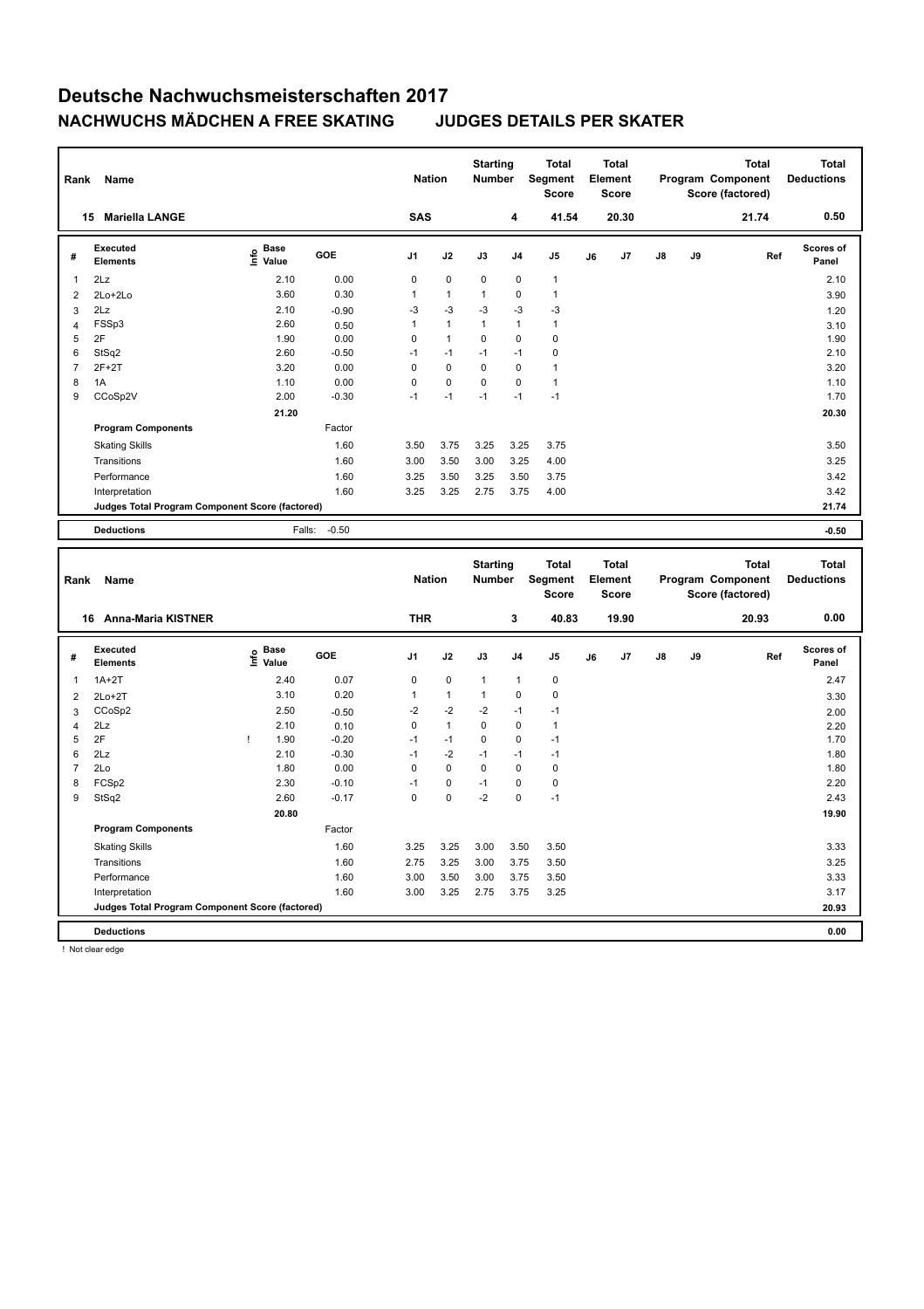| Rank           | <b>Name</b>                                     |         |                      |         | <b>Nation</b>  |             | <b>Starting</b><br><b>Number</b> |                | <b>Total</b><br>Segment<br>Score |    | <b>Total</b><br>Element<br><b>Score</b> |               |    | <b>Total</b><br>Program Component<br>Score (factored) | <b>Total</b><br><b>Deductions</b> |
|----------------|-------------------------------------------------|---------|----------------------|---------|----------------|-------------|----------------------------------|----------------|----------------------------------|----|-----------------------------------------|---------------|----|-------------------------------------------------------|-----------------------------------|
|                | <b>Aliona PANKRATOVA</b><br>17                  |         |                      |         | SAS            |             |                                  | $\mathbf{2}$   | 40.10                            |    | 19.14                                   |               |    | 21.46                                                 | 0.50                              |
| #              | <b>Executed</b><br><b>Elements</b>              | ۴       | <b>Base</b><br>Value | GOE     | J <sub>1</sub> | J2          | J3                               | J <sub>4</sub> | J <sub>5</sub>                   | J6 | J7                                      | $\mathsf{J}8$ | J9 | Ref                                                   | <b>Scores of</b><br>Panel         |
| 1              | $2F+2T$                                         |         | 3.20                 | 0.00    | $-1$           | $\mathbf 0$ | 0                                | 0              | $\mathbf 0$                      |    |                                         |               |    |                                                       | 3.20                              |
| 2              | 2Lze                                            | e       | 1.50                 | $-0.60$ | $-2$           | $-2$        | $-2$                             | $-3$           | $-1$                             |    |                                         |               |    |                                                       | 0.90                              |
| 3              | 1A                                              |         | 1.10                 | 0.07    | 0              | $\mathbf 0$ | $\mathbf 0$                      | $\mathbf{1}$   | $\mathbf{1}$                     |    |                                         |               |    |                                                       | 1.17                              |
| 4              | FCSp3                                           |         | 2.80                 | $-0.20$ | $-1$           | $-1$        | $-1$                             | 0              | 0                                |    |                                         |               |    |                                                       | 2.60                              |
| 5              | 2Lo                                             |         | 1.80                 | 0.00    | 0              | $\mathbf 0$ | $\Omega$                         | 0              | $\mathbf 0$                      |    |                                         |               |    |                                                       | 1.80                              |
| 6              | $2F+2T<$                                        | $\prec$ | 2.80                 | $-0.90$ | $-3$           | $-3$        | $-3$                             | $-3$           | $-3$                             |    |                                         |               |    |                                                       | 1.90                              |
| $\overline{7}$ | 2Lo                                             |         | 1.80                 | 0.00    | 0              | $\mathbf 0$ | $\mathbf 0$                      | $\mathbf 0$    | $\pmb{0}$                        |    |                                         |               |    |                                                       | 1.80                              |
| 8              | StSq2                                           |         | 2.60                 | 0.00    | 0              | $\mathbf 0$ | $\Omega$                         | $\Omega$       | $\mathbf 0$                      |    |                                         |               |    |                                                       | 2.60                              |
| 9              | CCoSp3                                          |         | 3.00                 | 0.17    | 0              | $-1$        | 1                                | $\overline{1}$ | $\pmb{0}$                        |    |                                         |               |    |                                                       | 3.17                              |
|                |                                                 |         | 20.60                |         |                |             |                                  |                |                                  |    |                                         |               |    |                                                       | 19.14                             |
|                | <b>Program Components</b>                       |         |                      | Factor  |                |             |                                  |                |                                  |    |                                         |               |    |                                                       |                                   |
|                | <b>Skating Skills</b>                           |         |                      | 1.60    | 3.25           | 3.50        | 3.50                             | 3.50           | 3.75                             |    |                                         |               |    |                                                       | 3.50                              |
|                | Transitions                                     |         |                      | 1.60    | 3.00           | 3.25        | 2.50                             | 3.75           | 3.75                             |    |                                         |               |    |                                                       | 3.33                              |
|                | Performance                                     |         |                      | 1.60    | 3.00           | 3.25        | 3.25                             | 3.50           | 4.00                             |    |                                         |               |    |                                                       | 3.33                              |
|                | Interpretation                                  |         |                      | 1.60    | 3.25           | 3.00        | 2.75                             | 3.50           | 4.25                             |    |                                         |               |    |                                                       | 3.25                              |
|                | Judges Total Program Component Score (factored) |         |                      |         |                |             |                                  |                |                                  |    |                                         |               |    |                                                       | 21.46                             |
|                | <b>Deductions</b>                               |         | Falls:               | $-0.50$ |                |             |                                  |                |                                  |    |                                         |               |    |                                                       | $-0.50$                           |

< Under-rotated jump e Wrong edge

| Rank           | <b>Name</b>                                     |                              |            | <b>Nation</b>  |             | <b>Starting</b><br><b>Number</b> |                | <b>Total</b><br>Segment<br><b>Score</b> |    | <b>Total</b><br>Element<br><b>Score</b> |               |    | <b>Total</b><br>Program Component<br>Score (factored) | <b>Total</b><br><b>Deductions</b> |
|----------------|-------------------------------------------------|------------------------------|------------|----------------|-------------|----------------------------------|----------------|-----------------------------------------|----|-----------------------------------------|---------------|----|-------------------------------------------------------|-----------------------------------|
| 18             | <b>Cecile Pauline PFISTER</b>                   |                              |            | <b>SAS</b>     |             |                                  | 5              | 35.07                                   |    | 16.40                                   |               |    | 18.67                                                 | 0.00                              |
| #              | Executed<br><b>Elements</b>                     | <b>Base</b><br>١nf٥<br>Value | <b>GOE</b> | J <sub>1</sub> | J2          | J3                               | J <sub>4</sub> | J <sub>5</sub>                          | J6 | J7                                      | $\mathsf{J}8$ | J9 | Ref                                                   | <b>Scores of</b><br>Panel         |
| 1              | 2F+1Lo<+2F*                                     | $\star$<br>2.30              | $-0.10$    | 0              | $-3$        | $\mathbf 0$                      | $-1$           | $\pmb{0}$                               |    |                                         |               |    |                                                       | 2.20                              |
| 2              | 2Lz                                             | 2.10                         | $-0.60$    | $-2$           | $-2$        | $-2$                             | $-2$           | $-2$                                    |    |                                         |               |    |                                                       | 1.50                              |
| 3              | 1A                                              | 1.10                         | 0.00       | 0              | $\mathbf 0$ | $\mathbf 0$                      | $\mathbf 0$    | $\pmb{0}$                               |    |                                         |               |    |                                                       | 1.10                              |
| 4              | FSSp1                                           | 2.00                         | $-0.30$    | $-1$           | $-2$        | $-2$                             | $\mathbf 0$    | 0                                       |    |                                         |               |    |                                                       | 1.70                              |
| 5              | $2Lo+2Lo$                                       | 3.60                         | $-0.30$    | $-1$           | $-1$        | $-1$                             | $-1$           | $-1$                                    |    |                                         |               |    |                                                       | 3.30                              |
| 6              | 2Lz                                             | 2.10                         | 0.00       | 0              | $\mathbf 0$ | 0                                | $-1$           | 0                                       |    |                                         |               |    |                                                       | 2.10                              |
| $\overline{7}$ | 2T                                              | 1.30                         | 0.00       | 0              | $\mathbf 0$ | $\Omega$                         | 0              | 0                                       |    |                                         |               |    |                                                       | 1.30                              |
| 8              | StSq1                                           | 1.80                         | $-0.30$    | $-1$           | $-1$        | $-2$                             | 0              | $-1$                                    |    |                                         |               |    |                                                       | 1.50                              |
| 9              | CCoSp2V                                         | 2.00                         | $-0.30$    | $-1$           | $-1$        | $-1$                             | $\Omega$       | $-1$                                    |    |                                         |               |    |                                                       | 1.70                              |
|                |                                                 | 18.30                        |            |                |             |                                  |                |                                         |    |                                         |               |    |                                                       | 16.40                             |
|                | <b>Program Components</b>                       |                              | Factor     |                |             |                                  |                |                                         |    |                                         |               |    |                                                       |                                   |
|                | <b>Skating Skills</b>                           |                              | 1.60       | 2.75           | 2.75        | 2.50                             | 3.00           | 3.50                                    |    |                                         |               |    |                                                       | 2.83                              |
|                | Transitions                                     |                              | 1.60       | 2.75           | 2.75        | 2.50                             | 3.25           | 3.50                                    |    |                                         |               |    |                                                       | 2.92                              |
|                | Performance                                     |                              | 1.60       | 2.75           | 3.00        | 2.50                             | 3.25           | 3.50                                    |    |                                         |               |    |                                                       | 3.00                              |
|                | Interpretation                                  |                              | 1.60       | 2.50           | 3.00        | 2.50                             | 3.25           | 3.50                                    |    |                                         |               |    |                                                       | 2.92                              |
|                | Judges Total Program Component Score (factored) |                              |            |                |             |                                  |                |                                         |    |                                         |               |    |                                                       | 18.67                             |
|                | <b>Deductions</b>                               |                              |            |                |             |                                  |                |                                         |    |                                         |               |    |                                                       | 0.00                              |

< Under-rotated jump \* Invalid element